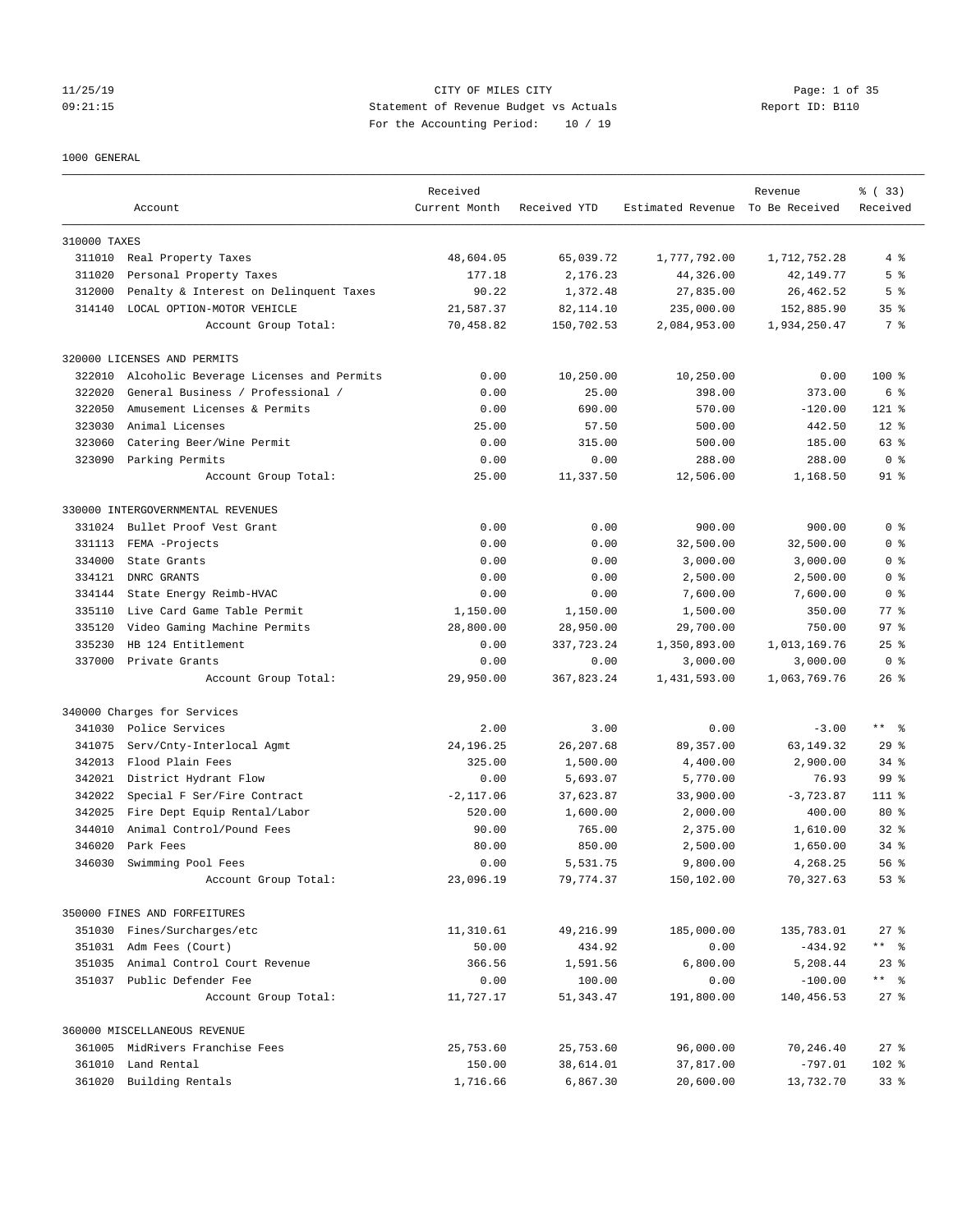# 11/25/19 Page: 2 of 35 09:21:15 Statement of Revenue Budget vs Actuals Report ID: B110 For the Accounting Period: 10 / 19

### 1000 GENERAL

|        |                                       | Received      |              |                   | Revenue        | % (33)          |
|--------|---------------------------------------|---------------|--------------|-------------------|----------------|-----------------|
|        | Account                               | Current Month | Received YTD | Estimated Revenue | To Be Received | Received        |
| 362020 | MISC REVENUE                          | 3,062.87      | 10,374.03    | 3,300.00          | $-7,074.03$    | 314 %           |
| 362022 | Health Ins-MMIA Emp Benefits Prog     | $-751.30$     | 38.85        | 0.00              | $-38.85$       | $***$ $ -$      |
| 365000 | Contributions and Donations           | 0.00          | 50.00        | 0.00              | $-50.00$       | $***$ $ -$      |
| 365014 | Denton Field Project/2015             | 0.00          | $-450.00$    | 0.00              | 450.00         | $***$ $=$       |
| 366040 | Misc.-BHS                             | 0.00          | 0.00         | 900.00            | 900.00         | 0 <sup>8</sup>  |
| 367000 | Sale of Junk or Salvage               | 0.00          | 0.00         | 4,100.00          | 4,100.00       | 0 <sup>8</sup>  |
|        | Account Group Total:                  | 29,931.83     | 81,247.79    | 162,717.00        | 81, 469.21     | $50*$           |
|        | 370000 INVESTMENT EARNINGS            |               |              |                   |                |                 |
| 371010 | Investment Earnings                   | 0.00          | 1,711.96     | 11,000.00         | 9,288.04       | $16*$           |
|        | Account Group Total:                  | 0.00          | 1,711.96     | 11,000.00         | 9,288.04       | 16 <sup>8</sup> |
|        | 380000 OTHER FINANCING SOURCES        |               |              |                   |                |                 |
| 382020 | Compensation for Loss of Fixed Assets | 0.00          | 0.00         | 48,100.00         | 48,100.00      | 0 <sup>8</sup>  |
| 383000 | Interfund Operating Transfer          | 19,211.00     | 98,017.00    | 610,038.00        | 512,021.00     | 16 <sup>8</sup> |
|        | Account Group Total:                  | 19,211.00     | 98,017.00    | 658,138.00        | 560,121.00     | 15 <sup>8</sup> |
|        | Total:<br>Fund                        | 184,400.01    | 841,957.86   | 4,702,809.00      | 3,860,851.14   | 18 <sup>°</sup> |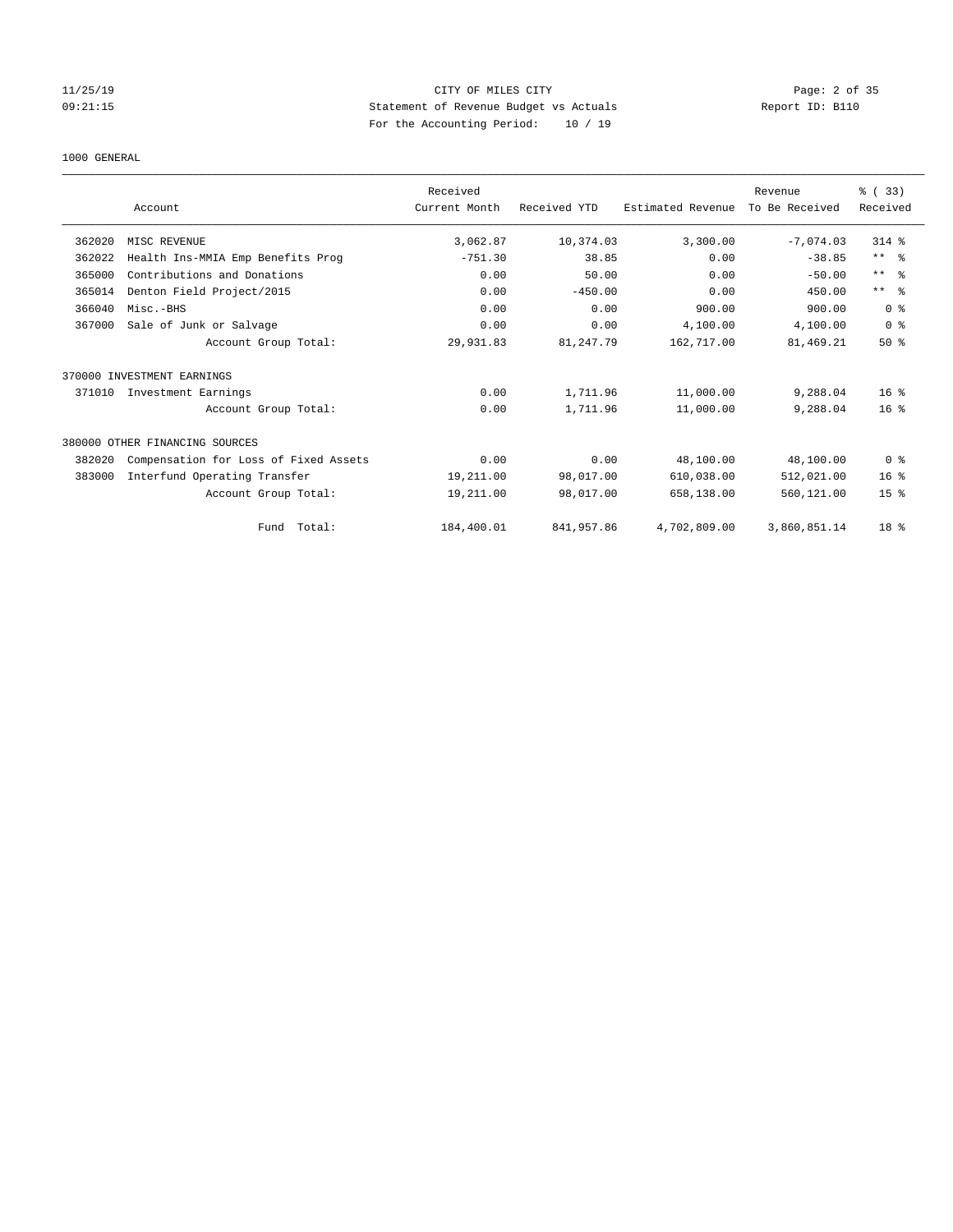# 11/25/19 Page: 3 of 35 09:21:15 Statement of Revenue Budget vs Actuals Report ID: B110 For the Accounting Period: 10 / 19

# 2220 LIBRARY

|        |                                   | Received      |              |                   | Revenue        | % (33)              |
|--------|-----------------------------------|---------------|--------------|-------------------|----------------|---------------------|
|        | Account                           | Current Month | Received YTD | Estimated Revenue | To Be Received | Received            |
|        | 340000 Charges for Services       |               |              |                   |                |                     |
| 341075 | Serv/Cnty-Interlocal Agmt         | 0.00          | 0.00         | 41,015.00         | 41,015.00      | 0 <sup>8</sup>      |
| 346070 | Library Fees                      | 158.65        | 719.60       | 4,000.00          | 3,280.40       | 18 <sup>8</sup>     |
| 346074 | Book Sales                        | 7.00          | 21.80        | 400.00            | 378.20         | 5 <sup>8</sup>      |
|        | Account Group Total:              | 165.65        | 741.40       | 45, 415.00        | 44,673.60      | 2 <sup>°</sup>      |
|        | 360000 MISCELLANEOUS REVENUE      |               |              |                   |                |                     |
| 365035 | Donation-Library Board of Trustee | 530.00        | 1,893.84     | 0.00              | $-1,893.84$    | $***$ $\frac{6}{5}$ |
|        | Account Group Total:              | 530.00        | 1,893.84     | 0.00              | $-1.893.84$    | $***$ $\approx$     |
|        | 380000 OTHER FINANCING SOURCES    |               |              |                   |                |                     |
| 383000 | Interfund Operating Transfer      | 25,445.00     | 101,780.00   | 305, 344.00       | 203,564.00     | 33 <sup>8</sup>     |
|        | Account Group Total:              | 25,445.00     | 101,780.00   | 305, 344.00       | 203,564.00     | 33%                 |
|        | Total:<br>Fund                    | 26,140.65     | 104, 415.24  | 350,759.00        | 246, 343. 76   | $30*$               |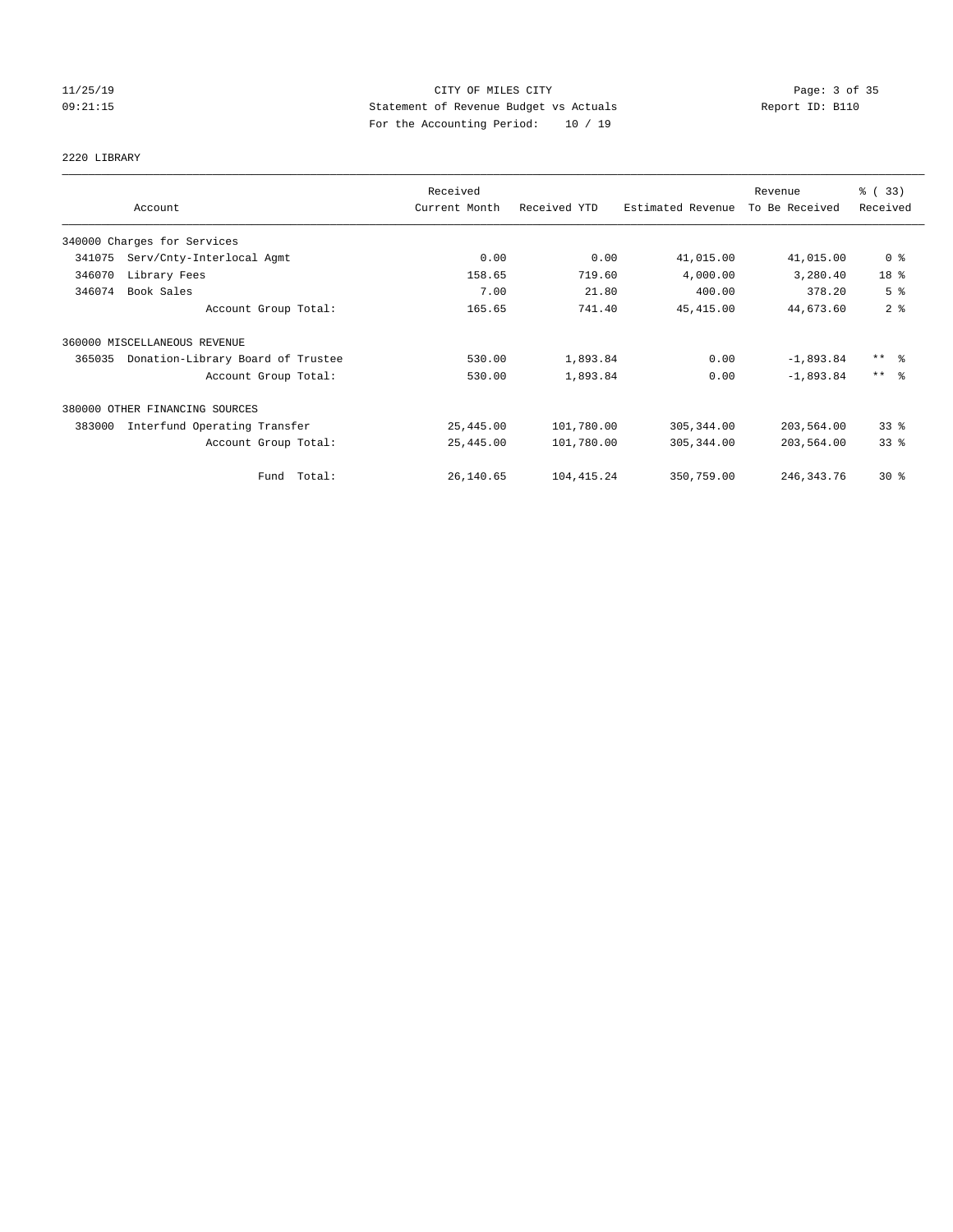# 11/25/19 Page: 4 of 35 09:21:15 Statement of Revenue Budget vs Actuals Report ID: B110 For the Accounting Period: 10 / 19

2260 EMERGENCY DISASTER

|              | Account                                | Received<br>Current Month | Received YTD | Estimated Revenue | Revenue<br>To Be Received | % (33)<br>Received |
|--------------|----------------------------------------|---------------------------|--------------|-------------------|---------------------------|--------------------|
| 310000 TAXES |                                        |                           |              |                   |                           |                    |
| 311010       | Real Property Taxes                    | 5.76                      | 154.15       | 500.00            | 345.85                    | $31$ %             |
| 311020       | Personal Property Taxes                | 1.87                      | 22.86        | 50.00             | 27.14                     | $46*$              |
| 312000       | Penalty & Interest on Delinquent Taxes | 0.86                      | 13.07        | 0.00              | $-13.07$                  | $***$ %            |
|              | Account Group Total:                   | 8.49                      | 190.08       | 550.00            | 359.92                    | 35 <sup>8</sup>    |
|              | Total:<br>Fund                         | 8.49                      | 190.08       | 550.00            | 359.92                    | 35 <sup>8</sup>    |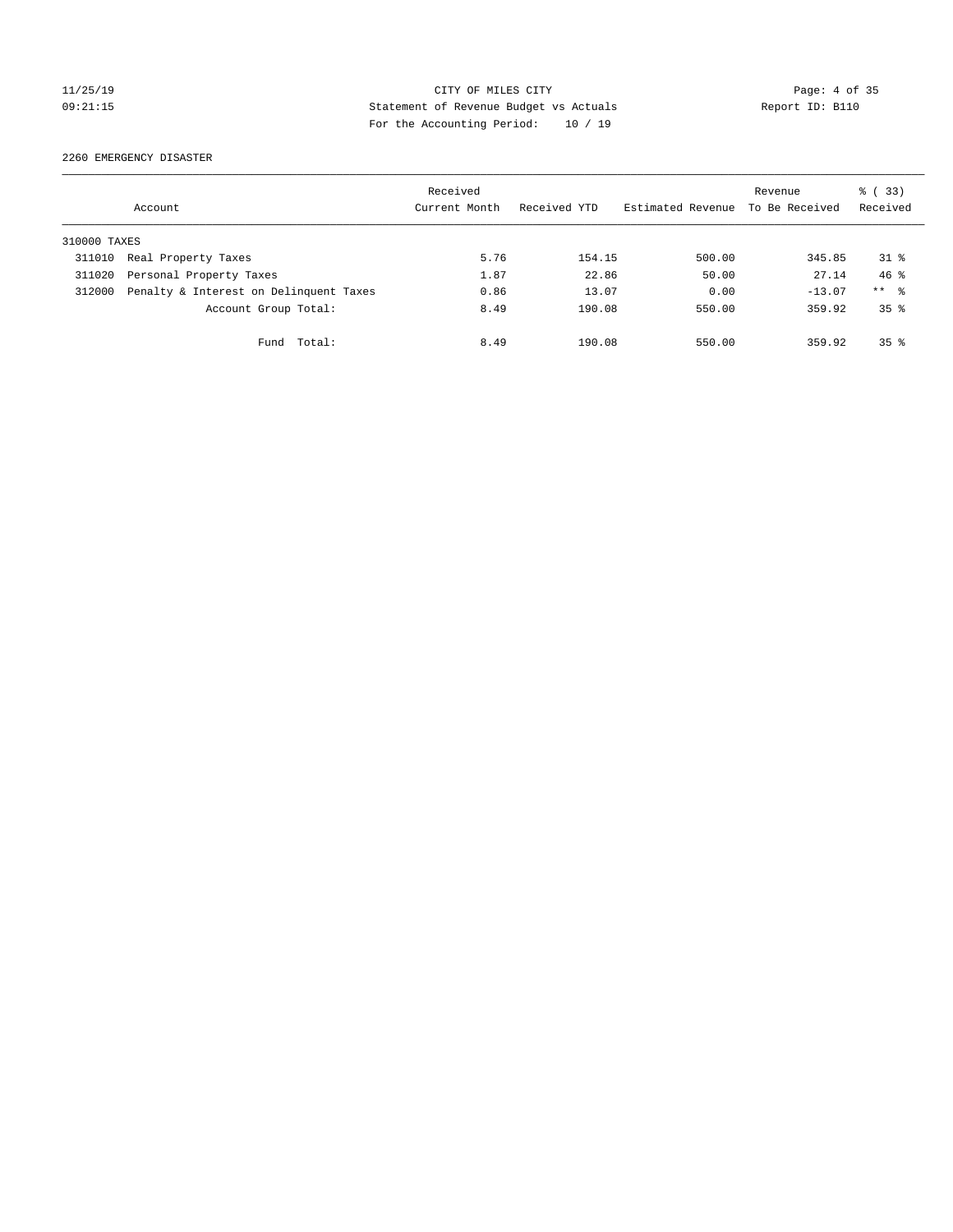# 11/25/19 Page: 5 of 35 09:21:15 Statement of Revenue Budget vs Actuals Report ID: B110 For the Accounting Period: 10 / 19

2270 Health

| Account                                | Received<br>Current Month | Received YTD | Estimated Revenue | Revenue<br>To Be Received | $\frac{1}{6}$ (33)<br>Received |
|----------------------------------------|---------------------------|--------------|-------------------|---------------------------|--------------------------------|
| 380000 OTHER FINANCING SOURCES         |                           |              |                   |                           |                                |
| Interfund Operating Transfer<br>383000 | 0.00                      | 0.00         | 11,500.00         | 11,500.00                 | 0 %                            |
| Account Group Total:                   | 0.00                      | 0.00         | 11,500.00         | 11,500.00                 | 0 <sup>8</sup>                 |
| Fund Total:                            | 0.00                      | 0.00         | 11,500.00         | 11,500.00                 | 0 %                            |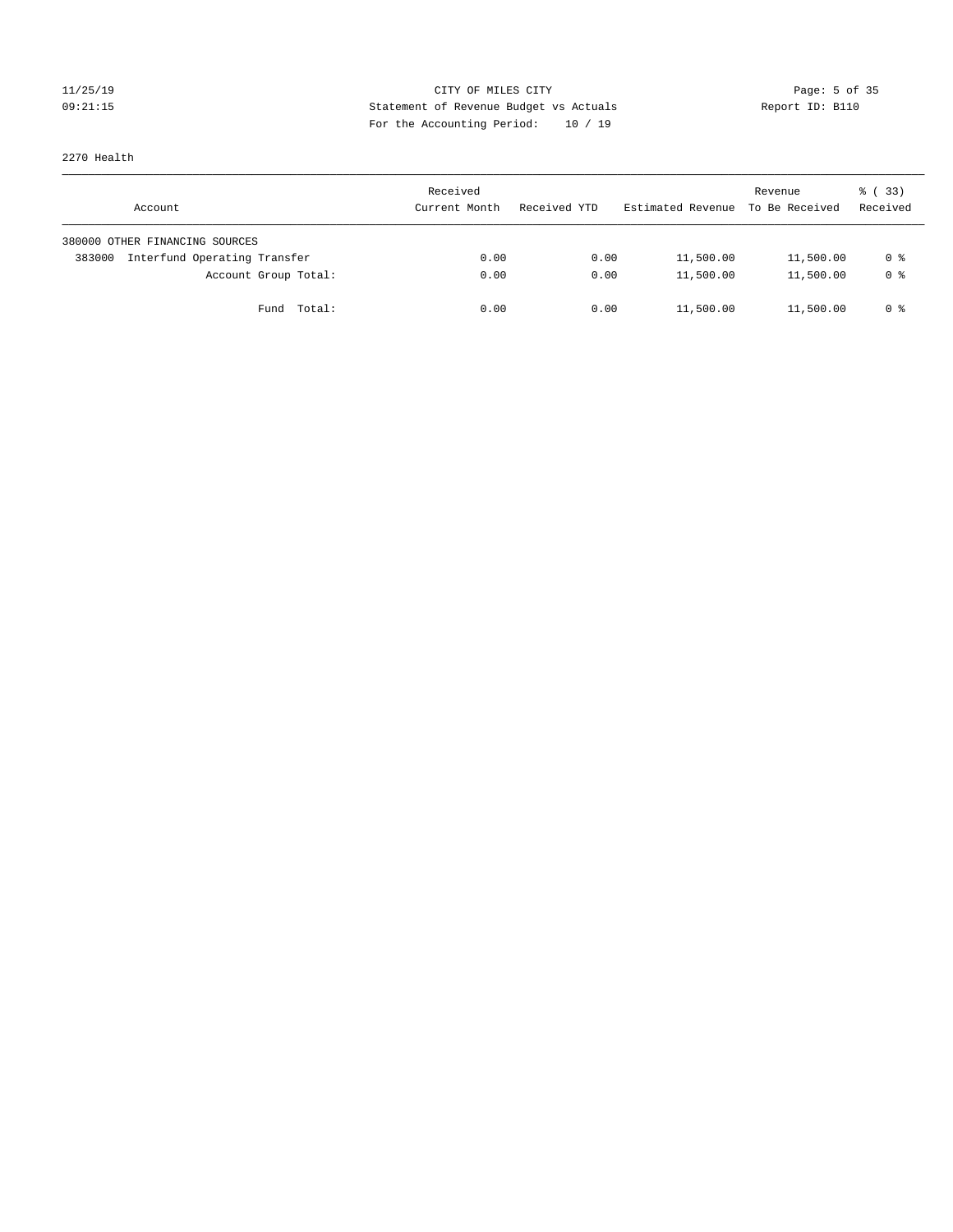# 11/25/19 **CITY OF MILES CITY CITY CITY Page: 6 of 35** 09:21:15 Statement of Revenue Budget vs Actuals Report ID: B110 For the Accounting Period: 10 / 19

2310 TIFD-Downtown

|              | Account                                | Received<br>Current Month | Received YTD | Estimated Revenue | Revenue<br>To Be Received | $\frac{1}{6}$ (33)<br>Received |
|--------------|----------------------------------------|---------------------------|--------------|-------------------|---------------------------|--------------------------------|
| 310000 TAXES |                                        |                           |              |                   |                           |                                |
| 311010       | Real Property Taxes                    | 1,142.12                  | 1,311.01     | 76,817.00         | 75,505.99                 | 2 <sup>8</sup>                 |
| 311020       | Personal Property Taxes                | 19.21                     | 114.48       | 10,000.00         | 9,885.52                  | 1 <sup>8</sup>                 |
| 312000       | Penalty & Interest on Delinquent Taxes | 0.05                      | 8.80         | 0.00              | $-8.80$                   | $***$ $\approx$                |
|              | Account Group Total:                   | 1,161.38                  | 1,434.29     | 86,817.00         | 85,382.71                 | 2 <sub>8</sub>                 |
|              | 370000 INVESTMENT EARNINGS             |                           |              |                   |                           |                                |
| 371010       | Investment Earnings                    | 0.00                      | 152.35       | 0.00              | $-152.35$                 | $***$ $\approx$                |
|              | Account Group Total:                   | 0.00                      | 152.35       | 0.00              | $-152.35$                 | $***$ $\approx$                |
|              | Fund Total:                            | 1,161.38                  | 1,586.64     | 86,817.00         | 85,230.36                 | 2 <sup>8</sup>                 |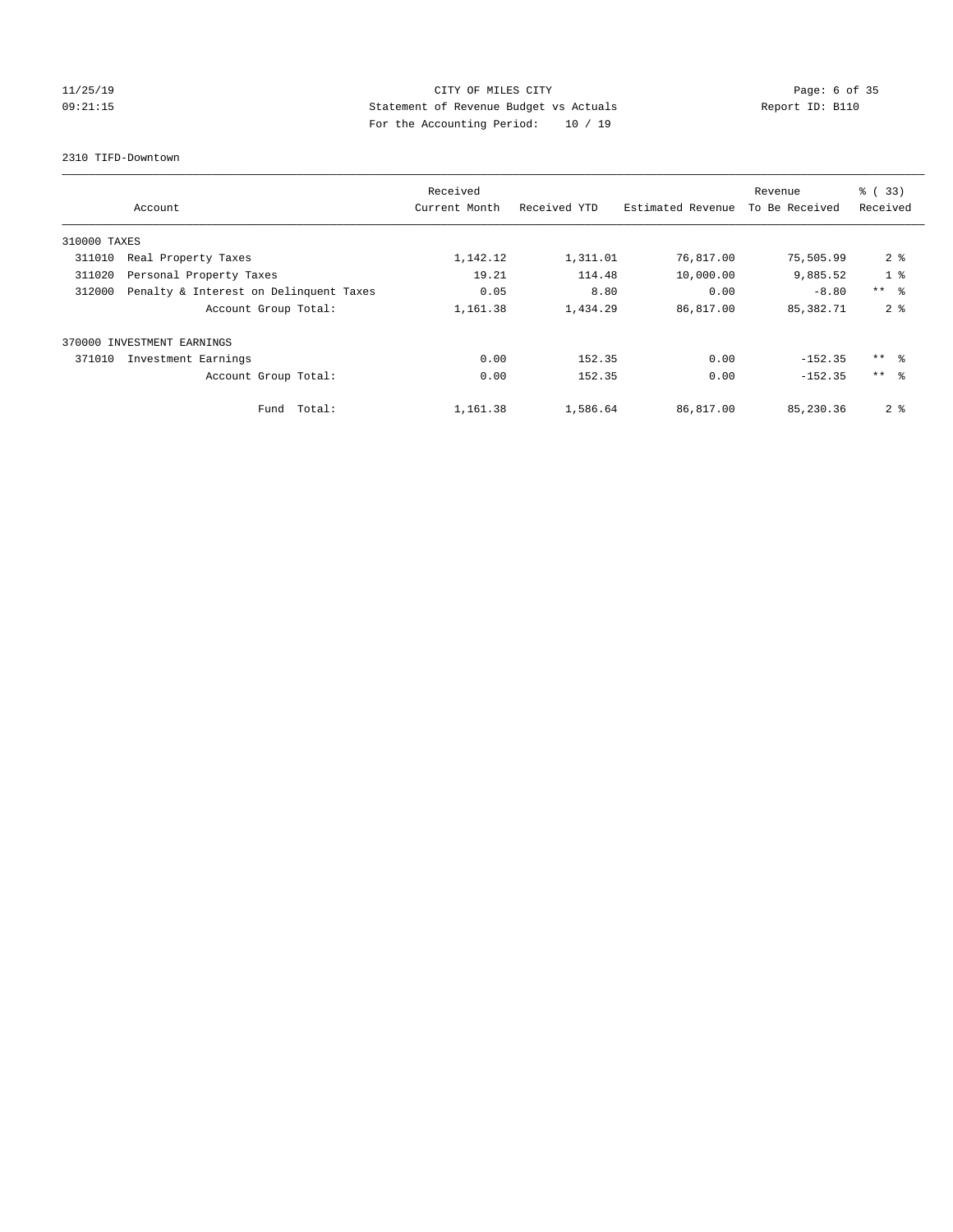# 11/25/19 Page: 7 of 35 09:21:15 Statement of Revenue Budget vs Actuals Report ID: B110 For the Accounting Period: 10 / 19

2350 Local Government/Study Commission

|              | Account                 |             | Received<br>Current Month |      | Received YTD |      | Estimated Revenue To Be Received | Revenue | % (33)<br>Received |
|--------------|-------------------------|-------------|---------------------------|------|--------------|------|----------------------------------|---------|--------------------|
| 310000 TAXES |                         |             |                           |      |              |      |                                  |         |                    |
| 311010       | Real Property Taxes     |             |                           | 0.00 |              | 0.47 | 20.00                            | 19.53   | 2 <sup>8</sup>     |
| 311020       | Personal Property Taxes |             |                           | 0.00 |              | 0.00 | 5.00                             | 5.00    | 0 <sup>8</sup>     |
|              | Account Group Total:    |             |                           | 0.00 |              | 0.47 | 25.00                            | 24.53   | 2 <sup>8</sup>     |
|              |                         | Fund Total: |                           | 0.00 |              | 0.47 | 25.00                            | 24.53   | 2 <sup>8</sup>     |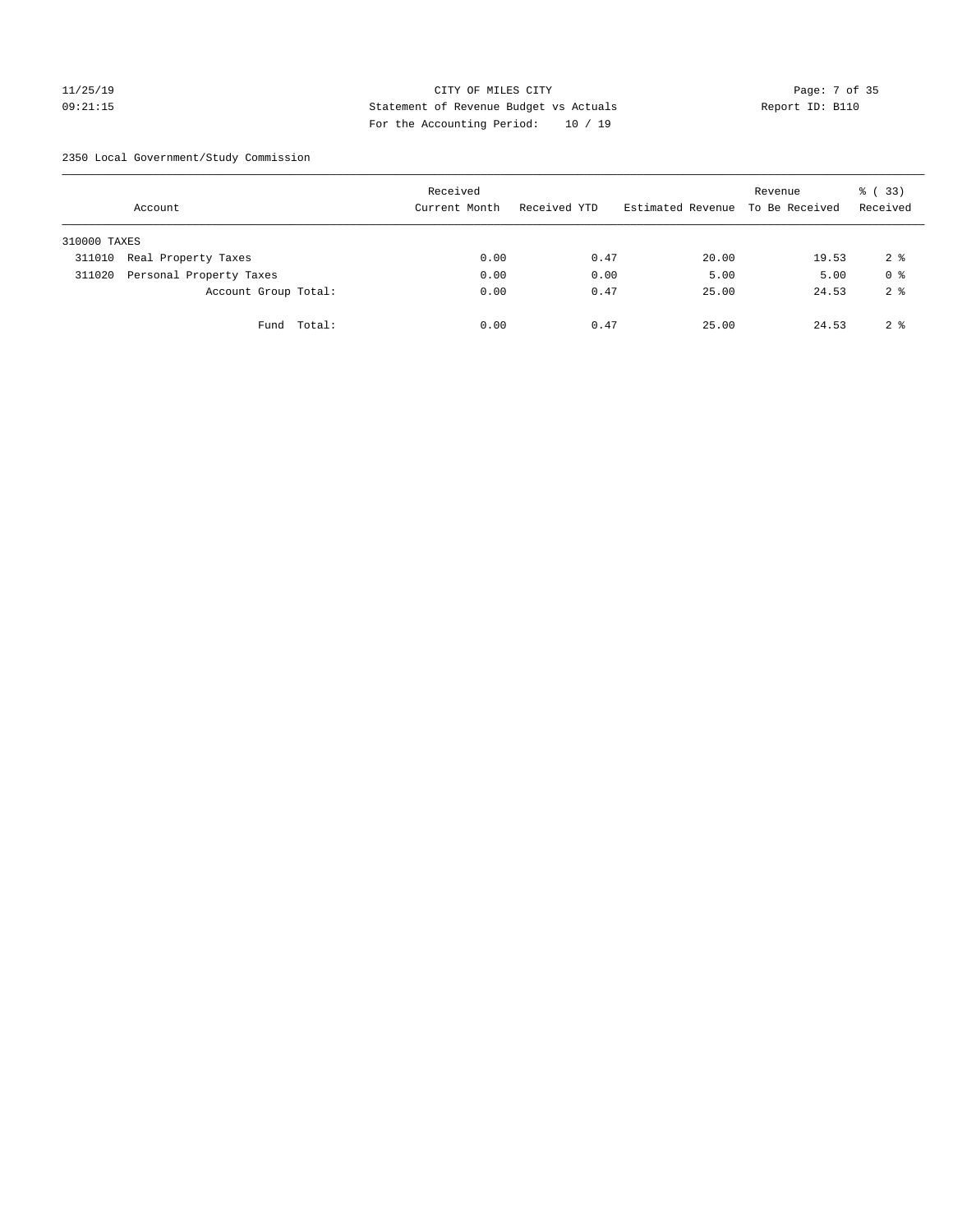# 11/25/19 Page: 8 of 35 09:21:15 Statement of Revenue Budget vs Actuals Report ID: B110 For the Accounting Period: 10 / 19

2372 Permissive Medical Levy

|              | Account                                | Received<br>Current Month | Received YTD | Estimated Revenue | Revenue<br>To Be Received | 8 (33)<br>Received  |
|--------------|----------------------------------------|---------------------------|--------------|-------------------|---------------------------|---------------------|
| 310000 TAXES |                                        |                           |              |                   |                           |                     |
| 311010       | Real Property Taxes                    | 6,911.49                  | 8,959.13     | 259,722.00        | 250,762.87                | 3 %                 |
| 311020       | Personal Property Taxes                | 22.32                     | 274.14       | 5,500.00          | 5,225.86                  | 5 <sup>8</sup>      |
| 312000       | Penalty & Interest on Delinquent Taxes | 3.00                      | 45.76        | 0.00              | $-45.76$                  | $***$ $\frac{6}{5}$ |
|              | Account Group Total:                   | 6,936.81                  | 9,279.03     | 265, 222, 00      | 255,942.97                | 3 <sup>8</sup>      |
|              | Total:<br>Fund                         | 6,936.81                  | 9,279.03     | 265, 222, 00      | 255,942.97                | 3 <sup>8</sup>      |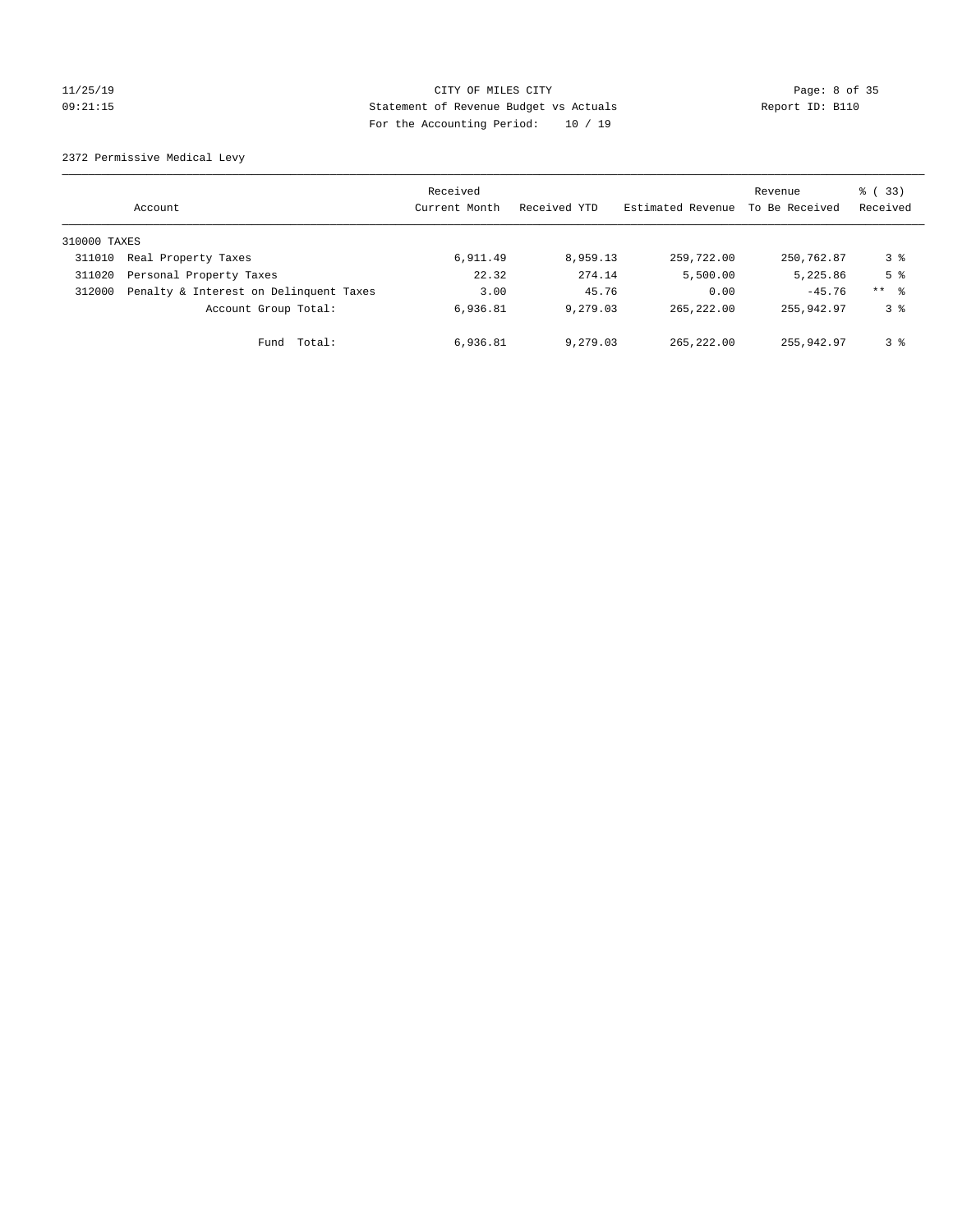### 11/25/19 CITY OF MILES CITY Page: 9 of 35 09:21:15 Statement of Revenue Budget vs Actuals Report ID: B110 For the Accounting Period: 10 / 19

2390 DRUG FORFEITURE

| Account                      | Received<br>Current Month | Received YTD | Estimated Revenue | Revenue<br>To Be Received | $\frac{1}{6}$ (33)<br>Received |
|------------------------------|---------------------------|--------------|-------------------|---------------------------|--------------------------------|
| 350000 FINES AND FORFEITURES |                           |              |                   |                           |                                |
| Drug Forfeitures<br>351013   | 0.00                      | 0.00         | 2,000.00          | 2,000.00                  | 0 %                            |
| Account Group Total:         | 0.00                      | 0.00         | 2,000.00          | 2,000.00                  | 0 <sup>8</sup>                 |
| Fund Total:                  | 0.00                      | 0.00         | 2,000.00          | 2,000.00                  | 0 %                            |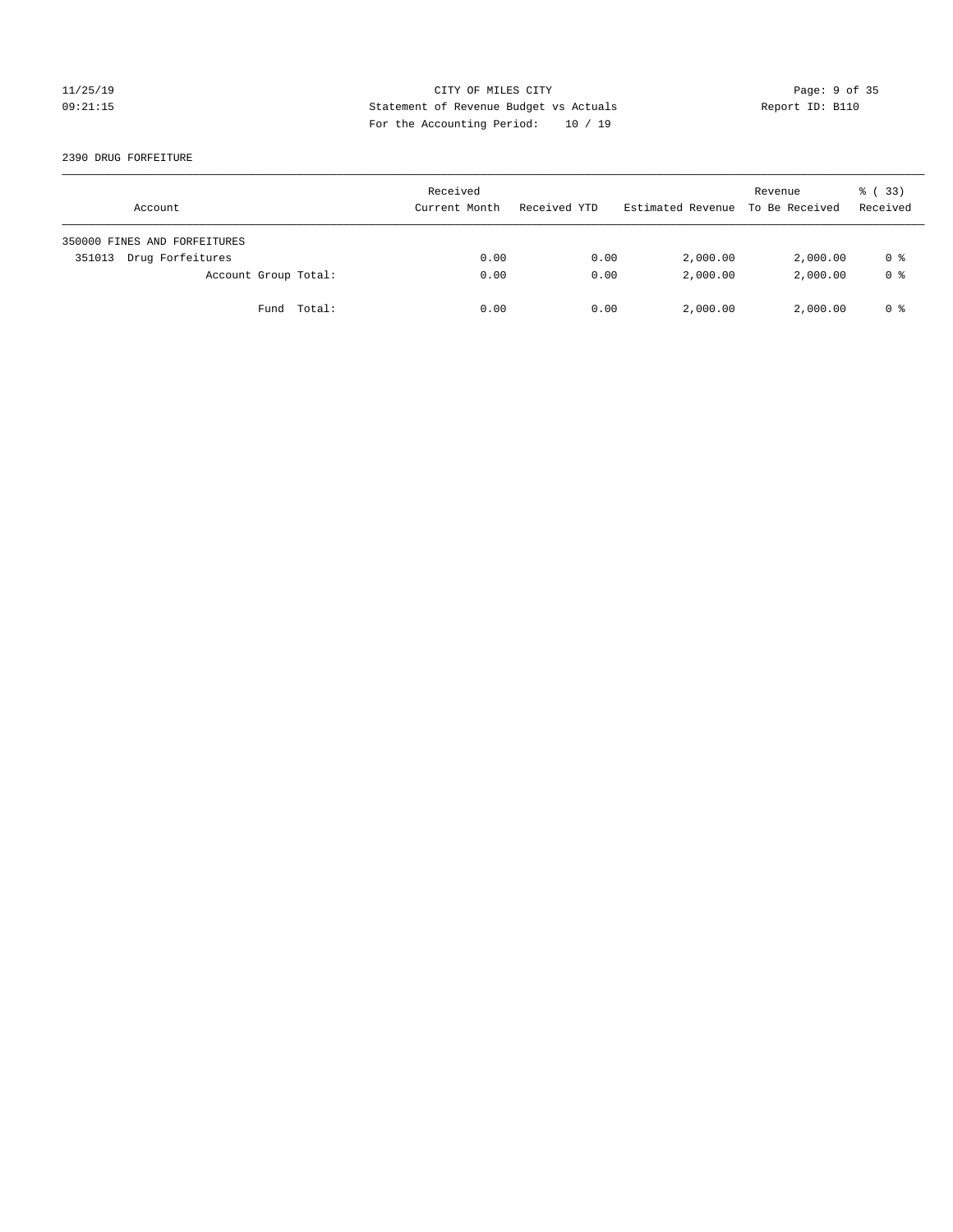### 11/25/19 Page: 10 of 35 09:21:15 Statement of Revenue Budget vs Actuals Report ID: B110 For the Accounting Period: 10 / 19

### 2394 BUILDING CODE ENFORCEMENT

| Account                              | Received<br>Current Month | Received YTD | Estimated Revenue | Revenue<br>To Be Received | 8 (33)<br>Received |
|--------------------------------------|---------------------------|--------------|-------------------|---------------------------|--------------------|
| 320000 LICENSES AND PERMITS          |                           |              |                   |                           |                    |
| Building & Related Permits<br>323010 | 23, 265. 23               | 72,070.83    | 145,600.00        | 73,529.17                 | $49*$              |
| Account Group Total:                 | 23, 265. 23               | 72,070.83    | 145,600.00        | 73,529.17                 | $49*$              |
| Fund Total:                          | 23, 265. 23               | 72,070.83    | 145,600.00        | 73,529.17                 | 49 %               |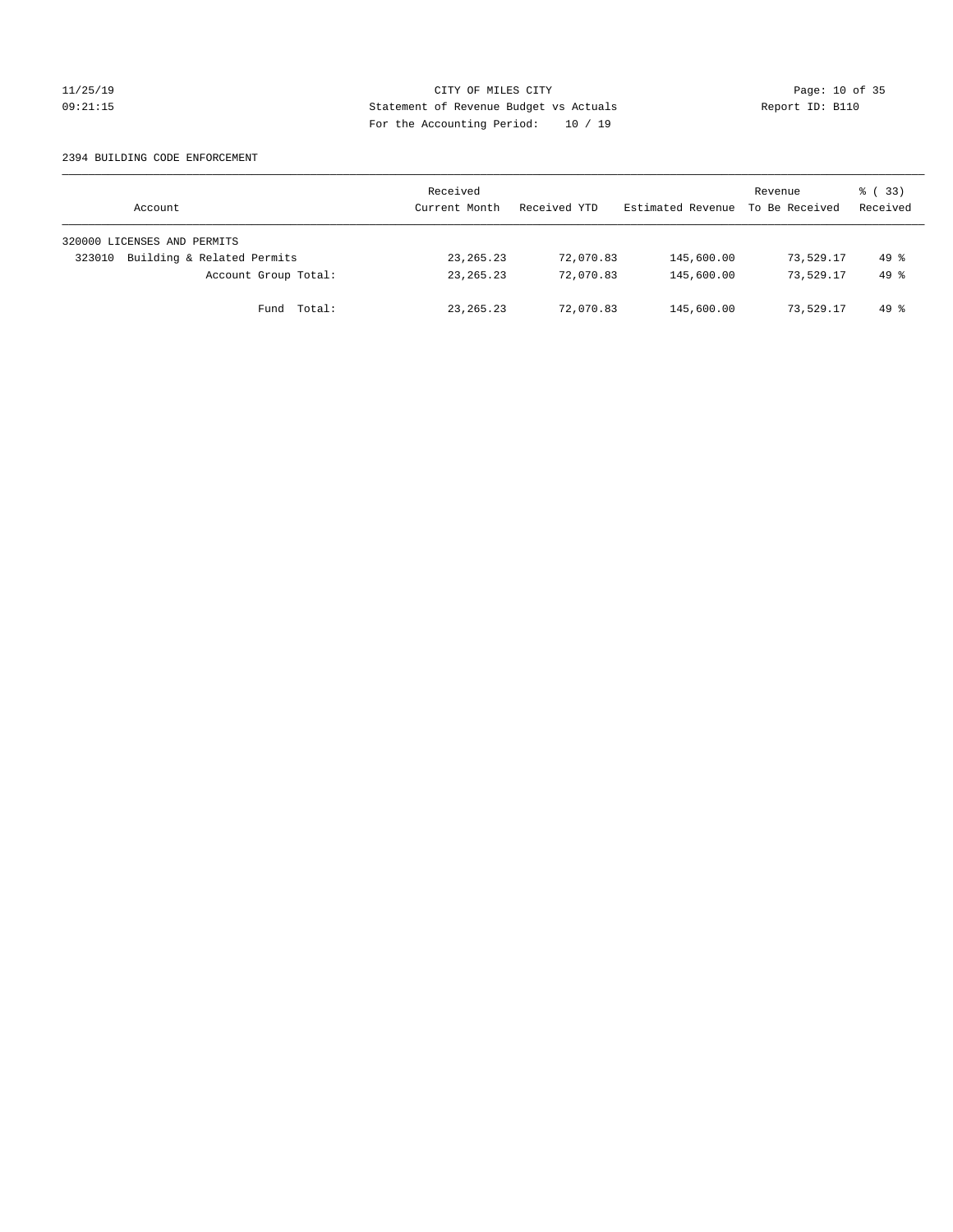# 11/25/19 Page: 11 of 35 09:21:15 Statement of Revenue Budget vs Actuals Report ID: B110 For the Accounting Period: 10 / 19

2400 LTG M D#165-(Gen City)

| Account                                            | Received<br>Current Month | Received YTD | Estimated Revenue | Revenue<br>To Be Received | $\frac{6}{6}$ (33)<br>Received |
|----------------------------------------------------|---------------------------|--------------|-------------------|---------------------------|--------------------------------|
| 360000 MISCELLANEOUS REVENUE                       |                           |              |                   |                           |                                |
| 363010<br>Maintenance Assessments                  | 7,042.32                  | 10,550.47    | 175,342.00        | 164,791.53                | 6 %                            |
| Penalty & Interest on Deling Assessments<br>363040 | 29.40                     | 239.65       | 550.00            | 310.35                    | 44.8                           |
| Account Group Total:                               | 7,071.72                  | 10,790.12    | 175,892.00        | 165,101.88                | 6 %                            |
| INVESTMENT EARNINGS<br>370000                      |                           |              |                   |                           |                                |
| 371010<br>Investment Earnings                      | 0.00                      | 174.77       | 900.00            | 725.23                    | 19 <sup>8</sup>                |
| Account Group Total:                               | 0.00                      | 174.77       | 900.00            | 725.23                    | 19 <sup>8</sup>                |
| Fund Total:                                        | 7,071.72                  | 10,964.89    | 176,792.00        | 165,827.11                | 6 %                            |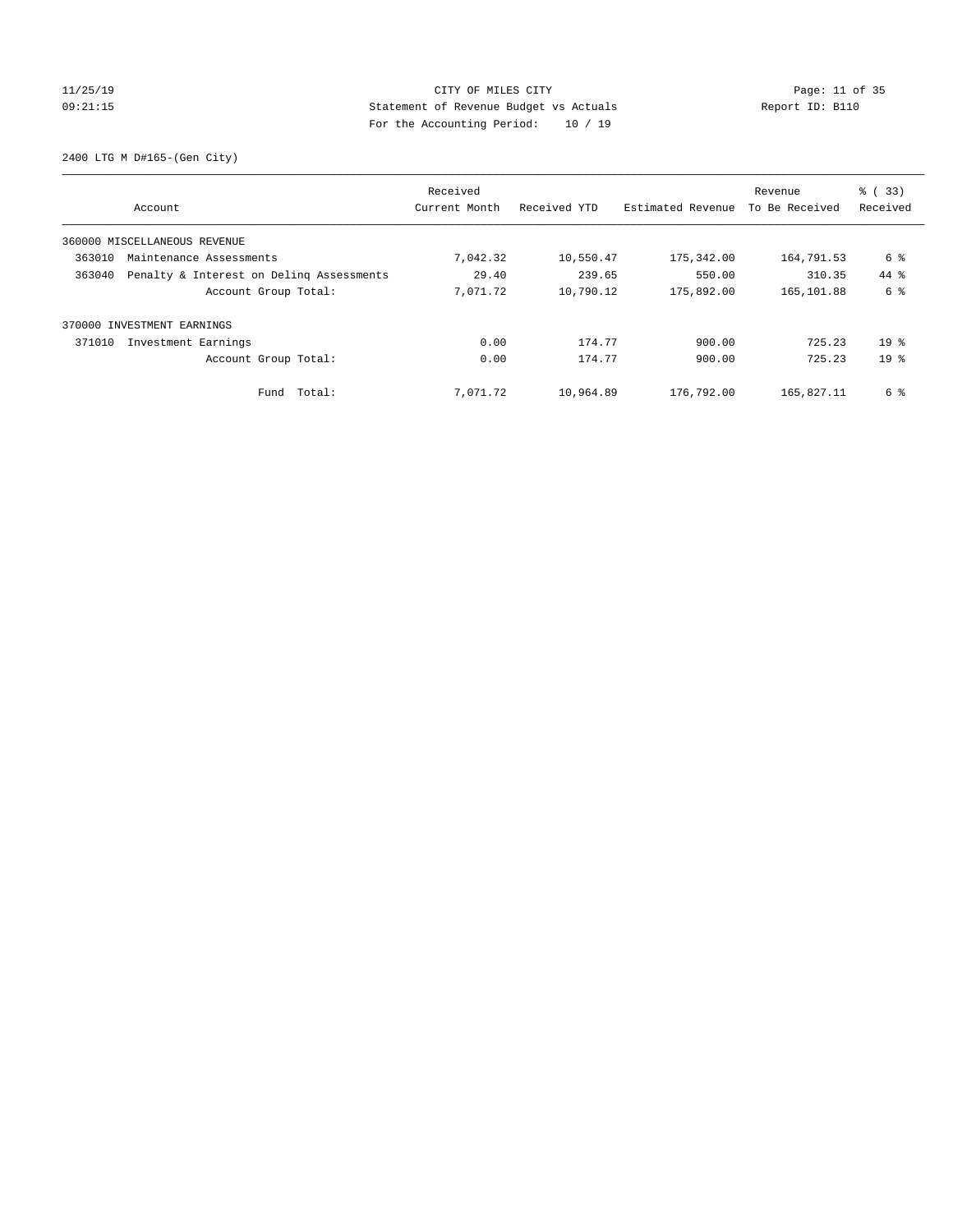# 11/25/19 Page: 12 of 35 09:21:15 Statement of Revenue Budget vs Actuals Report ID: B110 For the Accounting Period: 10 / 19

2420 LTG M D#167-(MilesAddn Etc)

|                              |                                          | Received      |              |                   | Revenue        | % (33)       |
|------------------------------|------------------------------------------|---------------|--------------|-------------------|----------------|--------------|
|                              | Account                                  | Current Month | Received YTD | Estimated Revenue | To Be Received | Received     |
| 360000 MISCELLANEOUS REVENUE |                                          |               |              |                   |                |              |
| 363010                       | Maintenance Assessments                  | 570.21        | 951.35       | 26,100.00         | 25,148.65      | 4 %          |
| 363040                       | Penalty & Interest on Deling Assessments | 2.04          | 44.39        | 100.00            | 55.61          | 44.8         |
|                              | Account Group Total:                     | 572.25        | 995.74       | 26,200.00         | 25, 204, 26    | $4 \text{ }$ |
| 370000 INVESTMENT EARNINGS   |                                          |               |              |                   |                |              |
| 371010                       | Investment Earnings                      | 0.00          | 40.44        | 200.00            | 159.56         | $20*$        |
|                              | Account Group Total:                     | 0.00          | 40.44        | 200.00            | 159.56         | $20*$        |
|                              | Total:<br>Fund                           | 572.25        | 1,036.18     | 26,400.00         | 25,363.82      | 4 %          |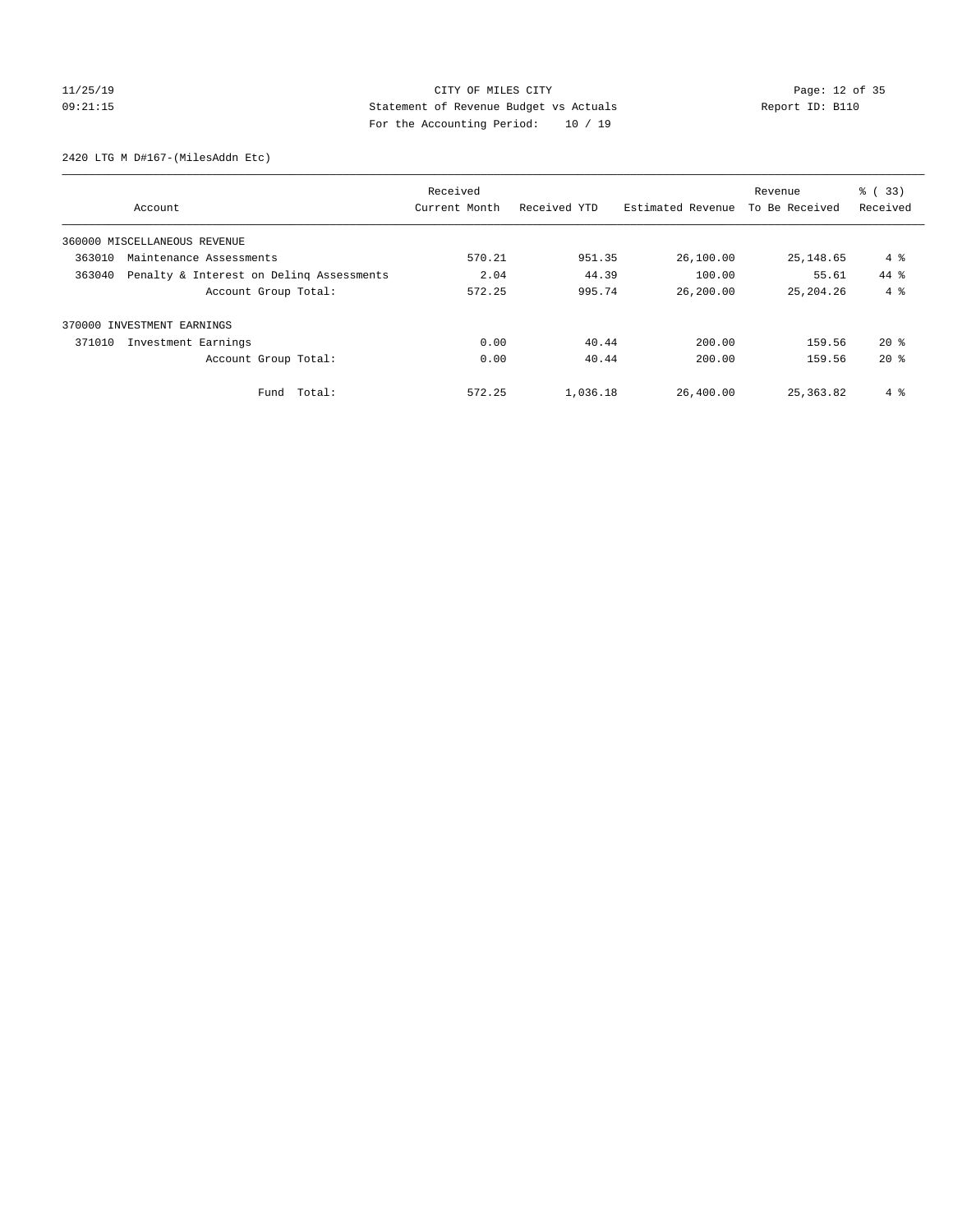# 11/25/19 Page: 13 of 35 09:21:15 Statement of Revenue Budget vs Actuals Report ID: B110 For the Accounting Period: 10 / 19

2430 LTG M D#171-(Balsam Est)

|        |                                          | Received      |              |                   | Revenue        | % (33)          |
|--------|------------------------------------------|---------------|--------------|-------------------|----------------|-----------------|
|        | Account                                  | Current Month | Received YTD | Estimated Revenue | To Be Received | Received        |
|        | 360000 MISCELLANEOUS REVENUE             |               |              |                   |                |                 |
| 363010 | Maintenance Assessments                  | 438.46        | 544.99       | 5,716.00          | 5,171.01       | 10 <sub>8</sub> |
| 363040 | Penalty & Interest on Deling Assessments | 0.00          | 7.09         | 5.00              | $-2.09$        | $142$ $%$       |
|        | Account Group Total:                     | 438.46        | 552.08       | 5,721.00          | 5,168.92       | $10*$           |
|        | 370000 INVESTMENT EARNINGS               |               |              |                   |                |                 |
| 371010 | Investment Earnings                      | 0.00          | 7.00         | 300.00            | 293.00         | 2 <sup>8</sup>  |
|        | Account Group Total:                     | 0.00          | 7.00         | 300.00            | 293.00         | 2 <sup>8</sup>  |
|        | Total:<br>Fund                           | 438.46        | 559.08       | 6,021.00          | 5,461.92       | 9 <sup>°</sup>  |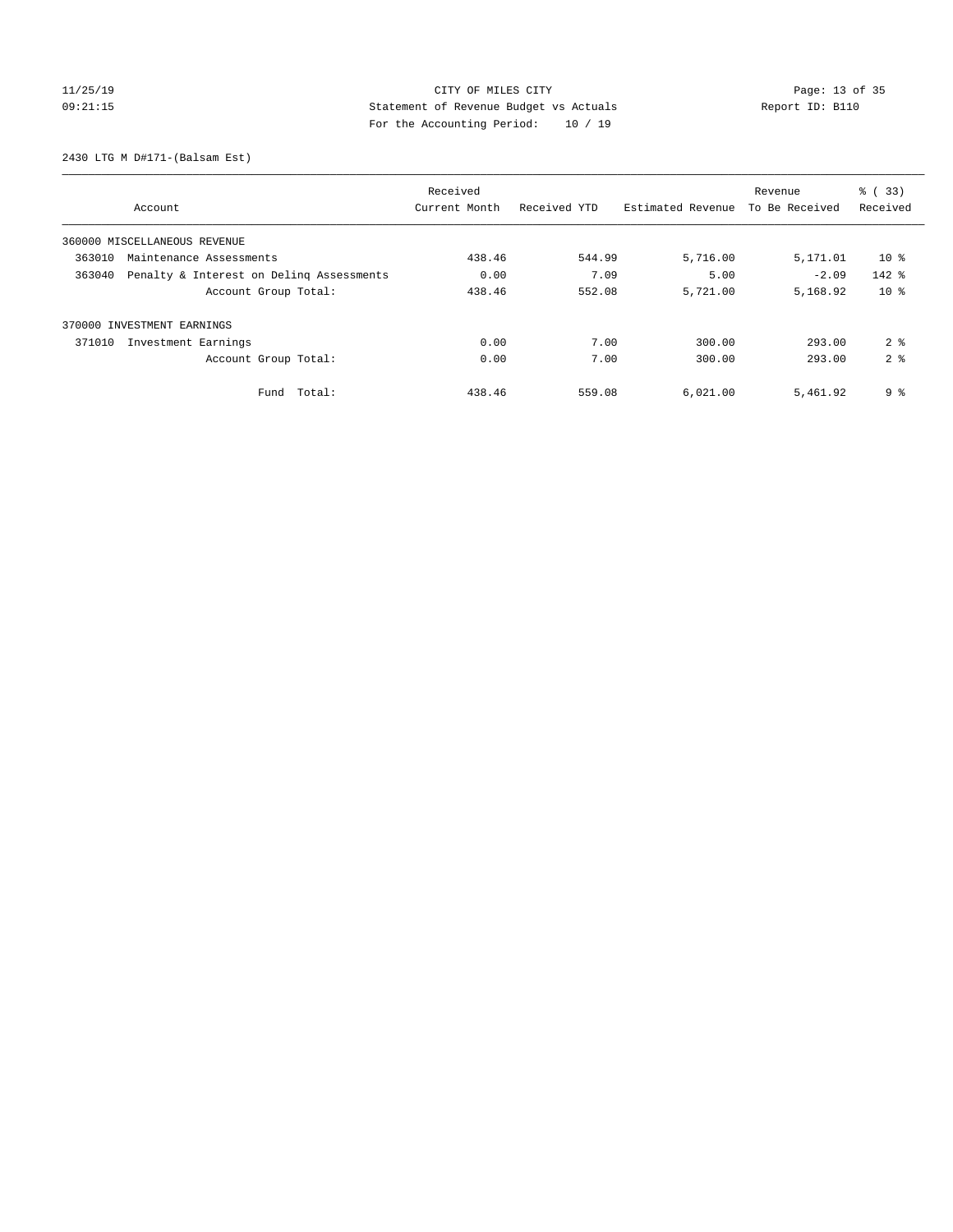# 11/25/19 Page: 14 of 35 09:21:15 Statement of Revenue Budget vs Actuals Report ID: B110 For the Accounting Period: 10 / 19

2440 LTG M D#172-(Main Str)

|        | Received                                 |               |              |                   | Revenue        | % (33)          |
|--------|------------------------------------------|---------------|--------------|-------------------|----------------|-----------------|
|        | Account                                  | Current Month | Received YTD | Estimated Revenue | To Be Received | Received        |
|        | 360000 MISCELLANEOUS REVENUE             |               |              |                   |                |                 |
| 363010 | Maintenance Assessments                  |               | 109.68       | 33,451.00         | 33, 341.32     | 0 %             |
| 363040 | Penalty & Interest on Deling Assessments |               | 0.00         | 100.00            | 100.00         | 0 <sup>8</sup>  |
|        | Account Group Total:                     | 109.68        | 109.68       | 33,551.00         | 33, 441.32     | 0 <sup>8</sup>  |
|        | 370000 INVESTMENT EARNINGS               |               |              |                   |                |                 |
| 371010 | Investment Earnings                      | 0.00          | 8.06         | 50.00             | 41.94          | $16*$           |
|        | Account Group Total:                     | 0.00          | 8.06         | 50.00             | 41.94          | 16 <sup>8</sup> |
|        | Fund Total:                              | 109.68        | 117.74       | 33,601.00         | 33,483.26      | 0 %             |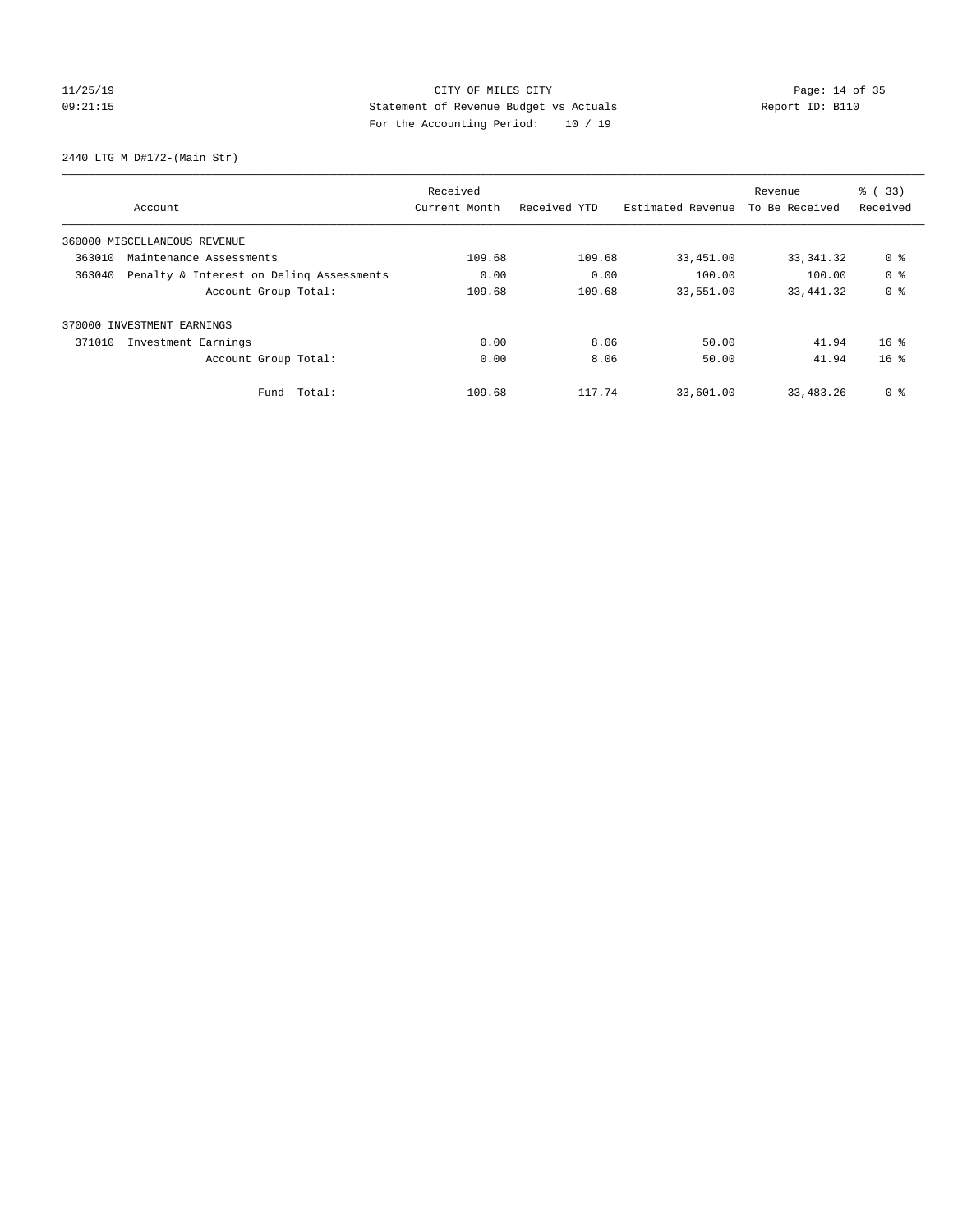# 11/25/19 Page: 15 of 35 09:21:15 Statement of Revenue Budget vs Actuals Report ID: B110 For the Accounting Period: 10 / 19

2450 LTG M D#195-(SG-Trico)

|        |                                          | Received      |              |                   | Revenue        | % (33)       |
|--------|------------------------------------------|---------------|--------------|-------------------|----------------|--------------|
|        | Account                                  | Current Month | Received YTD | Estimated Revenue | To Be Received | Received     |
|        | 360000 MISCELLANEOUS REVENUE             |               |              |                   |                |              |
| 363010 | Maintenance Assessments                  |               | 232.30       | 5,897.00          | 5,664.70       | 4 %          |
| 363040 | Penalty & Interest on Deling Assessments | 0.00          | 0.99         | 10.00             | 9.01           | $10*$        |
|        | Account Group Total:                     | 208.69        | 233.29       | 5,907.00          | 5,673.71       | $4 \text{ }$ |
|        | 370000 INVESTMENT EARNINGS               |               |              |                   |                |              |
| 371010 | Investment Earnings                      | 0.00          | 10.41        | 50.00             | 39.59          | $21*$        |
|        | Account Group Total:                     | 0.00          | 10.41        | 50.00             | 39.59          | $21*$        |
|        | Total:<br>Fund                           | 208.69        | 243.70       | 5,957.00          | 5,713.30       | 4 %          |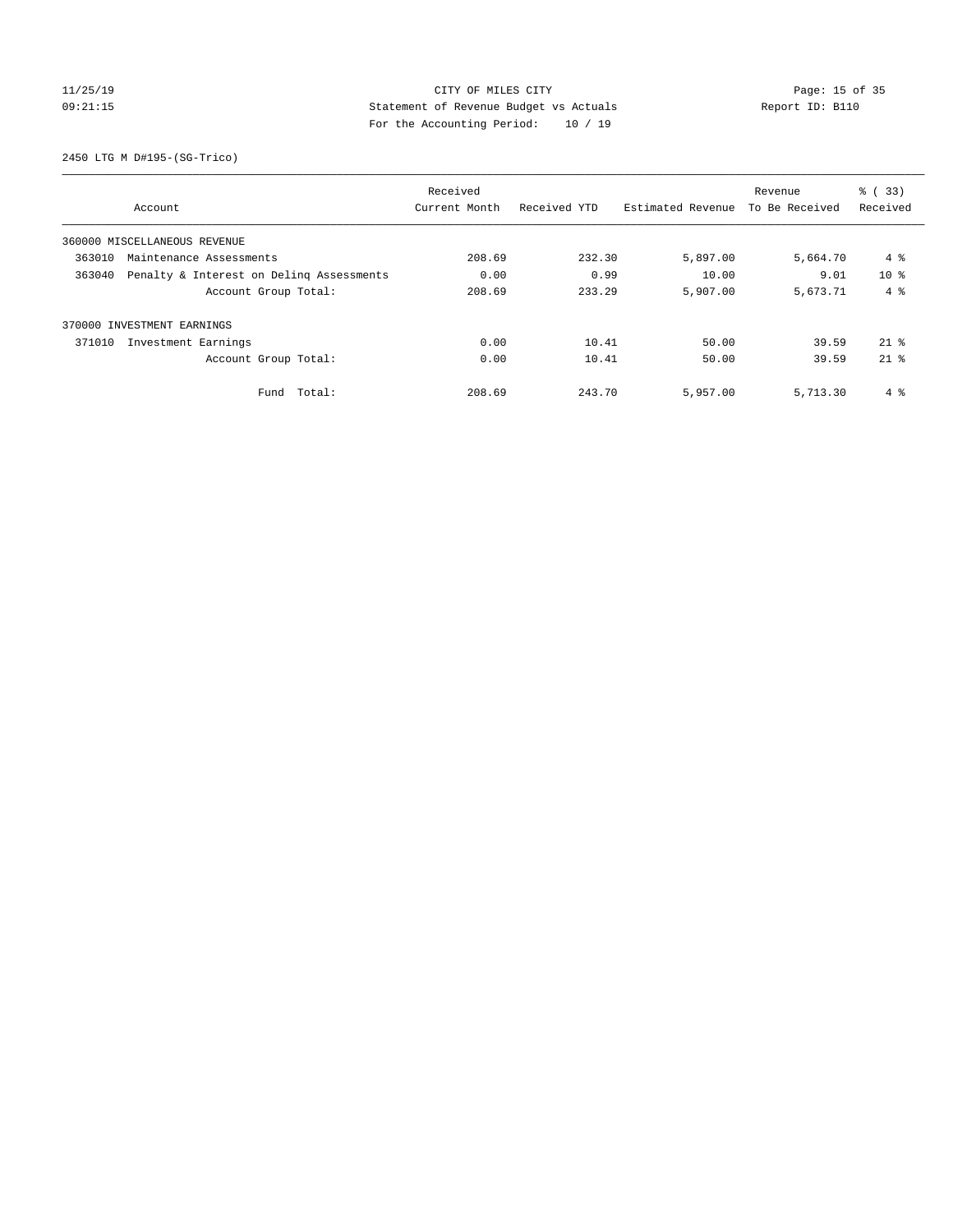# 11/25/19 Page: 16 of 35 09:21:15 Statement of Revenue Budget vs Actuals Report ID: B110 For the Accounting Period: 10 / 19

2470 LTG M D#202-(SG-MDU&NV)

|        |                                          | Received      |              |                   | Revenue        | % (33)   |
|--------|------------------------------------------|---------------|--------------|-------------------|----------------|----------|
|        | Account                                  | Current Month | Received YTD | Estimated Revenue | To Be Received | Received |
|        | 360000 MISCELLANEOUS REVENUE             |               |              |                   |                |          |
| 363010 | Maintenance Assessments                  |               | 558.19       | 9,308.00          | 8,749.81       | 6 %      |
| 363040 | Penalty & Interest on Deling Assessments | 2.18          | 33.54        | 50.00             | 16.46          | 67 %     |
|        | Account Group Total:                     | 317.90        | 591.73       | 9,358.00          | 8,766.27       | 6 %      |
|        | 370000 INVESTMENT EARNINGS               |               |              |                   |                |          |
| 371010 | Investment Earnings                      | 0.00          | 6.03         | 10.00             | 3.97           | 60 %     |
|        | Account Group Total:                     | 0.00          | 6.03         | 10.00             | 3.97           | 60 %     |
|        | Fund Total:                              | 317.90        | 597.76       | 9,368.00          | 8,770.24       | 6 %      |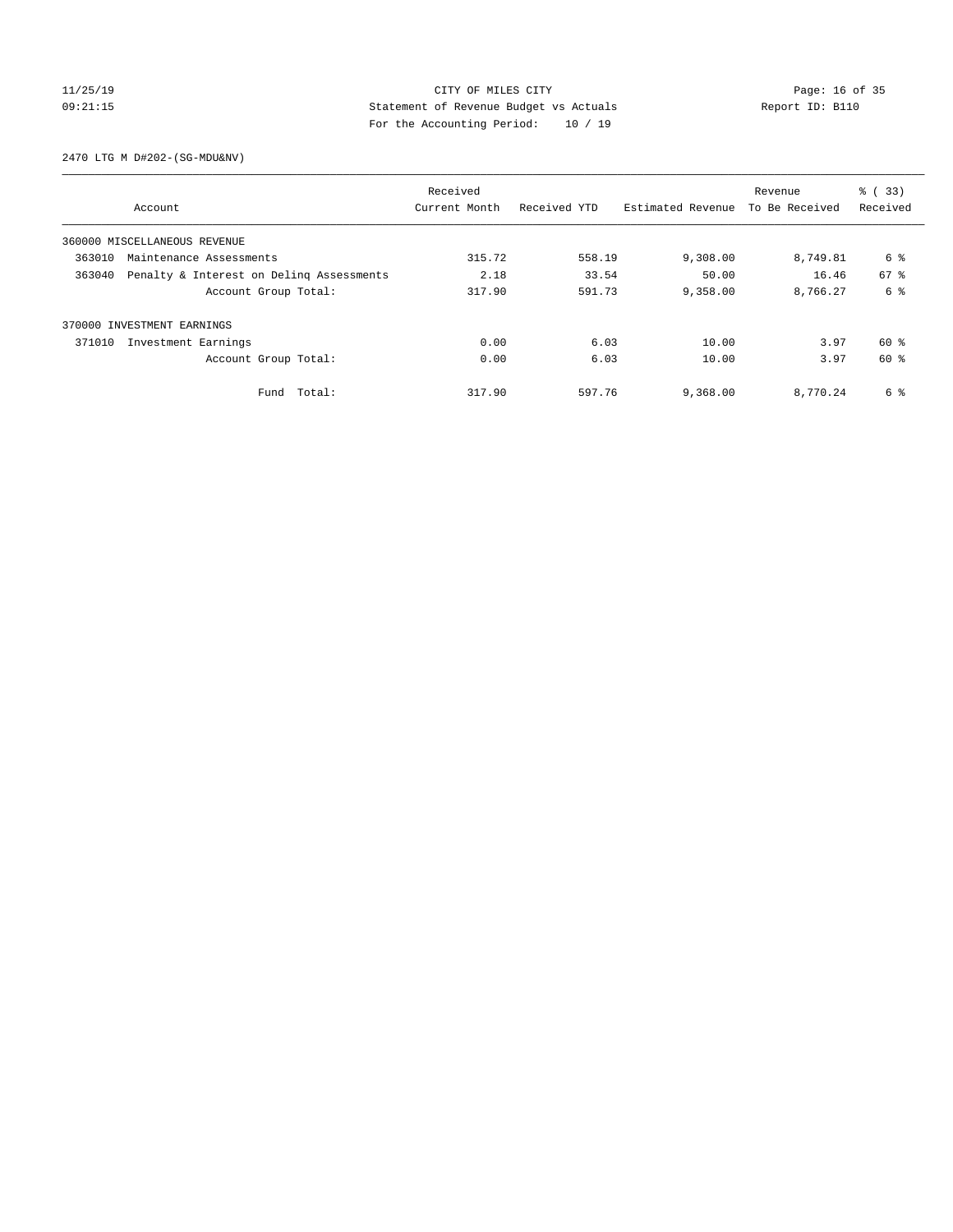# 11/25/19 Page: 17 of 35 09:21:15 Statement of Revenue Budget vs Actuals Report ID: B110 For the Accounting Period: 10 / 19

2480 LTG M M#173-(Milestown Estates)

|        |                                          | Received      |              |                   | Revenue        | % (33)          |
|--------|------------------------------------------|---------------|--------------|-------------------|----------------|-----------------|
|        | Account                                  | Current Month | Received YTD | Estimated Revenue | To Be Received | Received        |
|        | 360000 MISCELLANEOUS REVENUE             |               |              |                   |                |                 |
| 363010 | Maintenance Assessments                  |               | 0.00         | 2,874.00          | 2,874.00       | 0 %             |
| 363040 | Penalty & Interest on Deling Assessments | 0.00          | 0.00         | 2.00              | 2.00           | 0 <sup>8</sup>  |
|        | Account Group Total:                     | 0.00          | 0.00         | 2,876.00          | 2,876.00       | 0 <sup>8</sup>  |
|        | 370000 INVESTMENT EARNINGS               |               |              |                   |                |                 |
| 371010 | Investment Earnings                      | 0.00          | 2.81         | 25.00             | 22.19          | 11 <sup>8</sup> |
|        | Account Group Total:                     | 0.00          | 2.81         | 25.00             | 22.19          | 11 <sup>8</sup> |
|        | Fund Total:                              | 0.00          | 2.81         | 2,901.00          | 2,898.19       | 0 %             |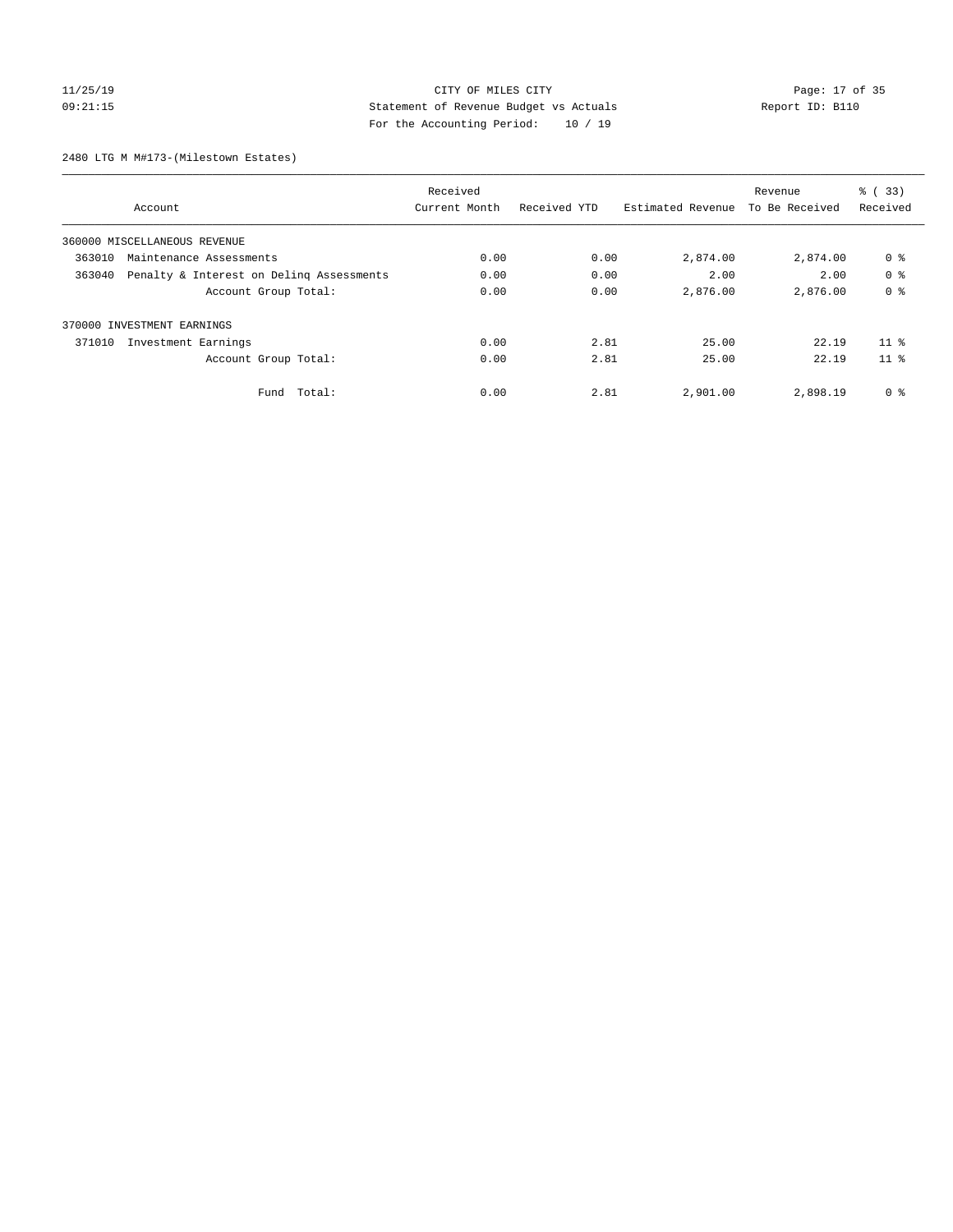# 11/25/19 Page: 18 of 35 09:21:15 Statement of Revenue Budget vs Actuals Report ID: B110 For the Accounting Period: 10 / 19

### 2510 STR MAINT DIST #204

|        |                                          | Received      |              |                   | Revenue        | % (33)         |
|--------|------------------------------------------|---------------|--------------|-------------------|----------------|----------------|
|        | Account                                  | Current Month | Received YTD | Estimated Revenue | To Be Received | Received       |
|        | 330000 INTERGOVERNMENTAL REVENUES        |               |              |                   |                |                |
| 331113 | FEMA -Projects                           | 0.00          | 0.00         | 32,467.00         | 32,467.00      | 0 <sup>8</sup> |
|        | Account Group Total:                     | 0.00          | 0.00         | 32,467.00         | 32,467.00      | 0 <sup>8</sup> |
|        | 360000 MISCELLANEOUS REVENUE             |               |              |                   |                |                |
| 363010 | Maintenance Assessments                  | 53, 442. 72   | 76,088.80    | 1,704,326.00      | 1,628,237.20   | 4%             |
| 363040 | Penalty & Interest on Delinq Assessments | 30.61         | 1,751.69     | 4,000.00          | 2,248.31       | 44 %           |
|        | Account Group Total:                     | 53, 473. 33   | 77,840.49    | 1,708,326.00      | 1,630,485.51   | 5 <sup>8</sup> |
|        | 370000 INVESTMENT EARNINGS               |               |              |                   |                |                |
| 371010 | Investment Earnings                      | 0.00          | 1,954.35     | 10,000.00         | 8,045.65       | $20*$          |
|        | Account Group Total:                     | 0.00          | 1,954.35     | 10,000.00         | 8,045.65       | $20*$          |
|        | 380000 OTHER FINANCING SOURCES           |               |              |                   |                |                |
| 383000 | Interfund Operating Transfer             | 0.00          | 0.00         | 84,771.00         | 84,771.00      | 0 <sup>8</sup> |
|        | Account Group Total:                     | 0.00          | 0.00         | 84,771.00         | 84,771.00      | 0 <sup>8</sup> |
|        | Fund Total:                              | 53, 473. 33   | 79,794.84    | 1,835,564.00      | 1,755,769.16   | 4%             |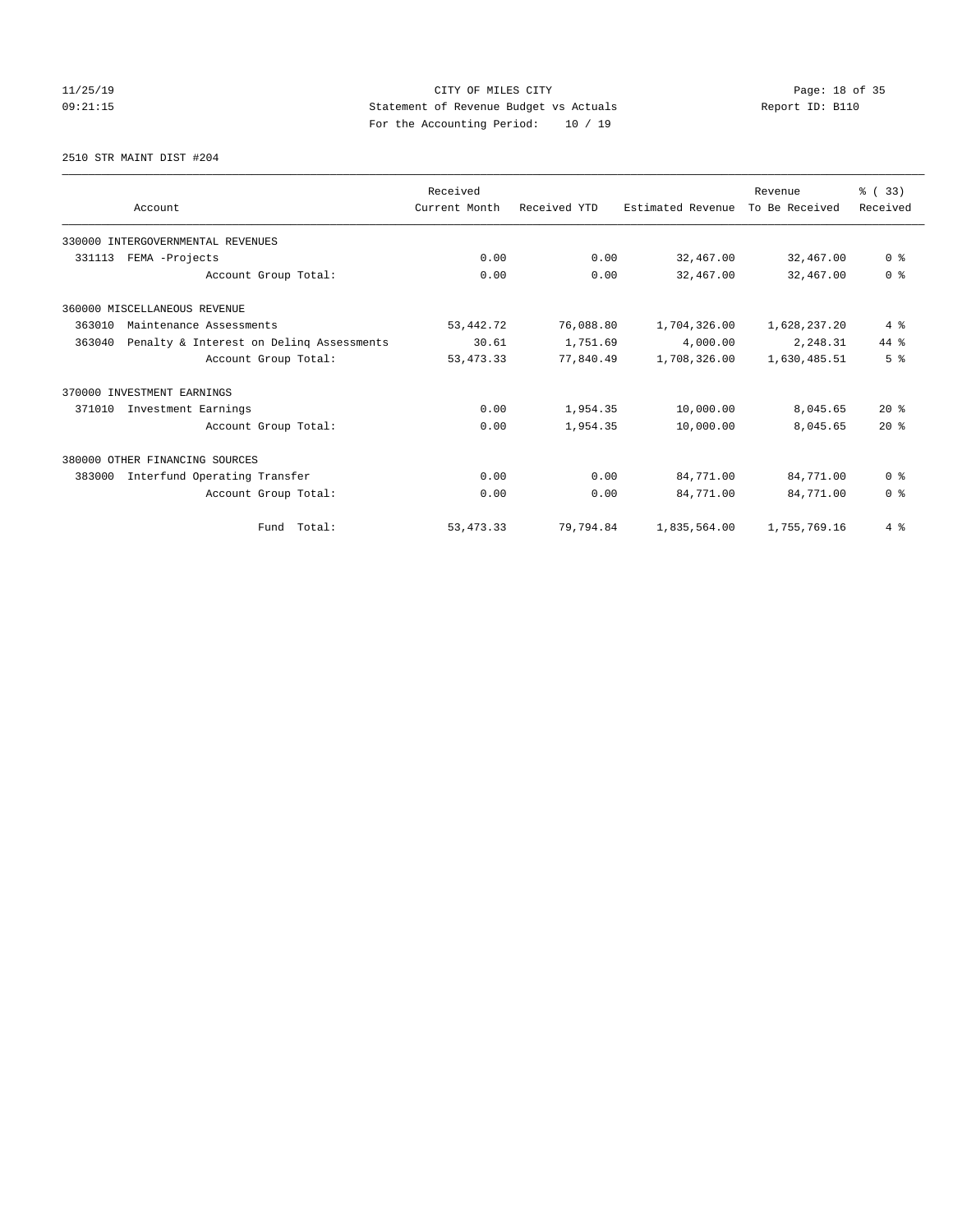# 11/25/19 Page: 19 of 35 09:21:15 Statement of Revenue Budget vs Actuals Report ID: B110 For the Accounting Period: 10 / 19

2520 STR MAINT DIST #205

|                            |                                          | Received      |              |                   | Revenue        | % (33)         |
|----------------------------|------------------------------------------|---------------|--------------|-------------------|----------------|----------------|
|                            | Account                                  | Current Month | Received YTD | Estimated Revenue | To Be Received | Received       |
|                            | 330000 INTERGOVERNMENTAL REVENUES        |               |              |                   |                |                |
| 331113                     | FEMA -Projects                           |               | 0.00         | 8,167.00          | 8,167.00       | 0 <sup>8</sup> |
|                            | Account Group Total:                     | 0.00          | 0.00         | 8,167.00          | 8,167.00       | 0 <sup>8</sup> |
|                            | 360000 MISCELLANEOUS REVENUE             |               |              |                   |                |                |
| 363010                     | Maintenance Assessments                  |               | 12,564.86    | 134,977.00        | 122, 412.14    | 9 <sub>8</sub> |
| 363040                     | Penalty & Interest on Deling Assessments | 117.85        | 378.02       | 1,000.00          | 621.98         | 38 %           |
|                            | Account Group Total:                     | 7,507.01      | 12,942.88    | 135,977.00        | 123,034.12     | $10*$          |
| 370000 INVESTMENT EARNINGS |                                          |               |              |                   |                |                |
| 371010                     | Investment Earnings                      | 0.00          | 687.47       | 400.00            | $-287.47$      | $172$ $%$      |
|                            | Account Group Total:                     | 0.00          | 687.47       | 400.00            | $-287.47$      | $172.$ %       |
|                            | 380000 OTHER FINANCING SOURCES           |               |              |                   |                |                |
| 383000                     | Interfund Operating Transfer             | 0.00          | 0.00         | 84,442.00         | 84,442.00      | 0 <sup>8</sup> |
|                            | Account Group Total:                     | 0.00          | 0.00         | 84,442.00         | 84,442.00      | 0 <sup>8</sup> |
|                            | Fund Total:                              | 7,507.01      | 13,630.35    | 228,986.00        | 215, 355.65    | 6 %            |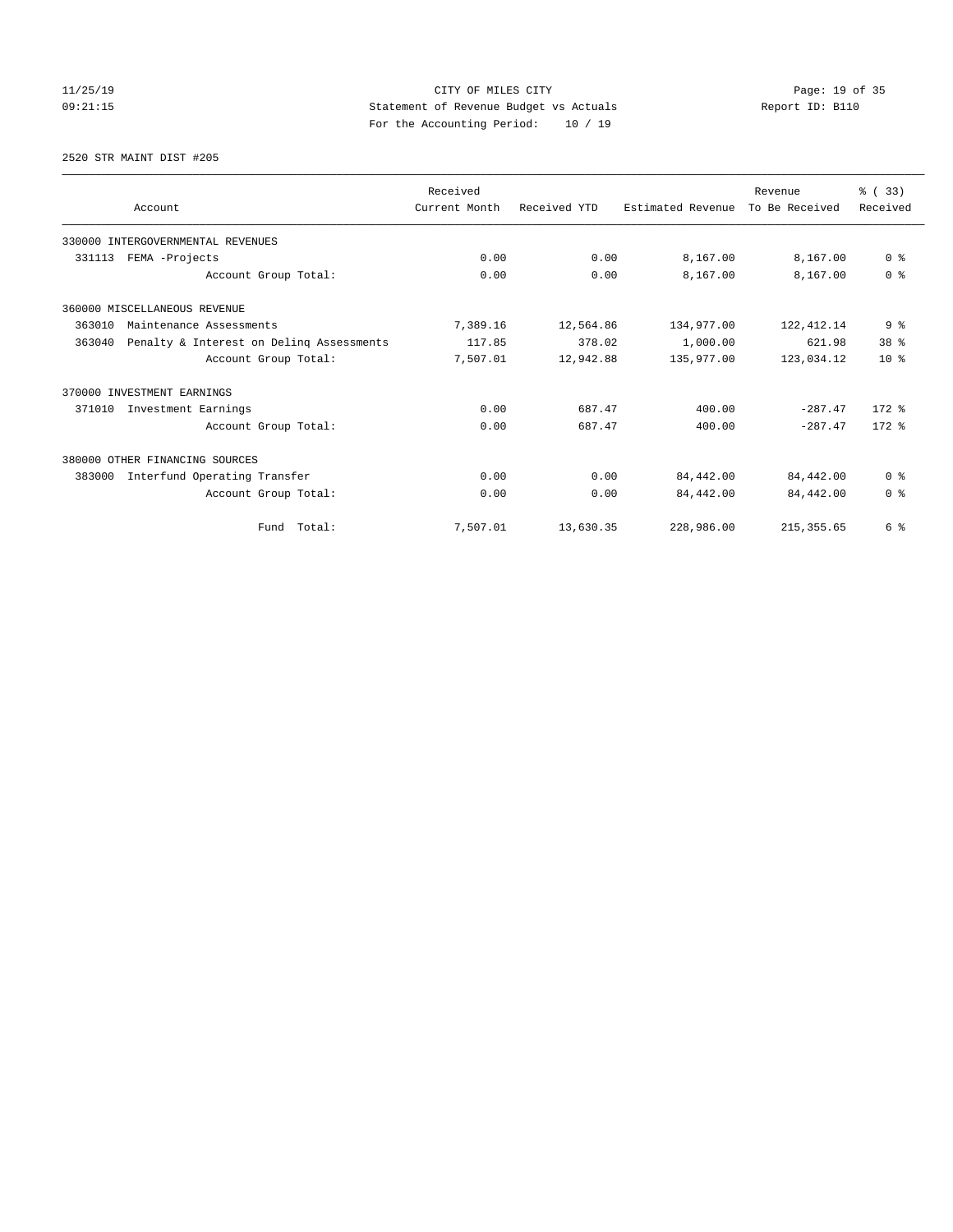### 11/25/19 CITY OF MILES CITY Page: 20 of 35 09:21:15 Statement of Revenue Budget vs Actuals Report ID: B110 For the Accounting Period: 10 / 19

2540 STR MAINT DIST#207-(MILESTOWN ESTATES)

|                                   | Received       |              |                   | Revenue        | % (33)         |
|-----------------------------------|----------------|--------------|-------------------|----------------|----------------|
| Account                           | Current Month  | Received YTD | Estimated Revenue | To Be Received | Received       |
| 360000 MISCELLANEOUS REVENUE      |                |              |                   |                |                |
| 363010<br>Maintenance Assessments | 0.00           | 0.00         | 6,512.00          | 6,512.00       | 0 <sup>8</sup> |
| Account Group Total:              | 0.00           | 0.00         | 6,512.00          | 6,512.00       | 0 <sup>8</sup> |
| 370000 INVESTMENT EARNINGS        |                |              |                   |                |                |
| 371010<br>Investment Earnings     | 0.00           | 9.52         | 100.00            | 90.48          | $10*$          |
| Account Group Total:              | 0.00           | 9.52         | 100.00            | 90.48          | $10*$          |
| Fund                              | 0.00<br>Total: | 9.52         | 6,612.00          | 6,602.48       | 0 <sup>8</sup> |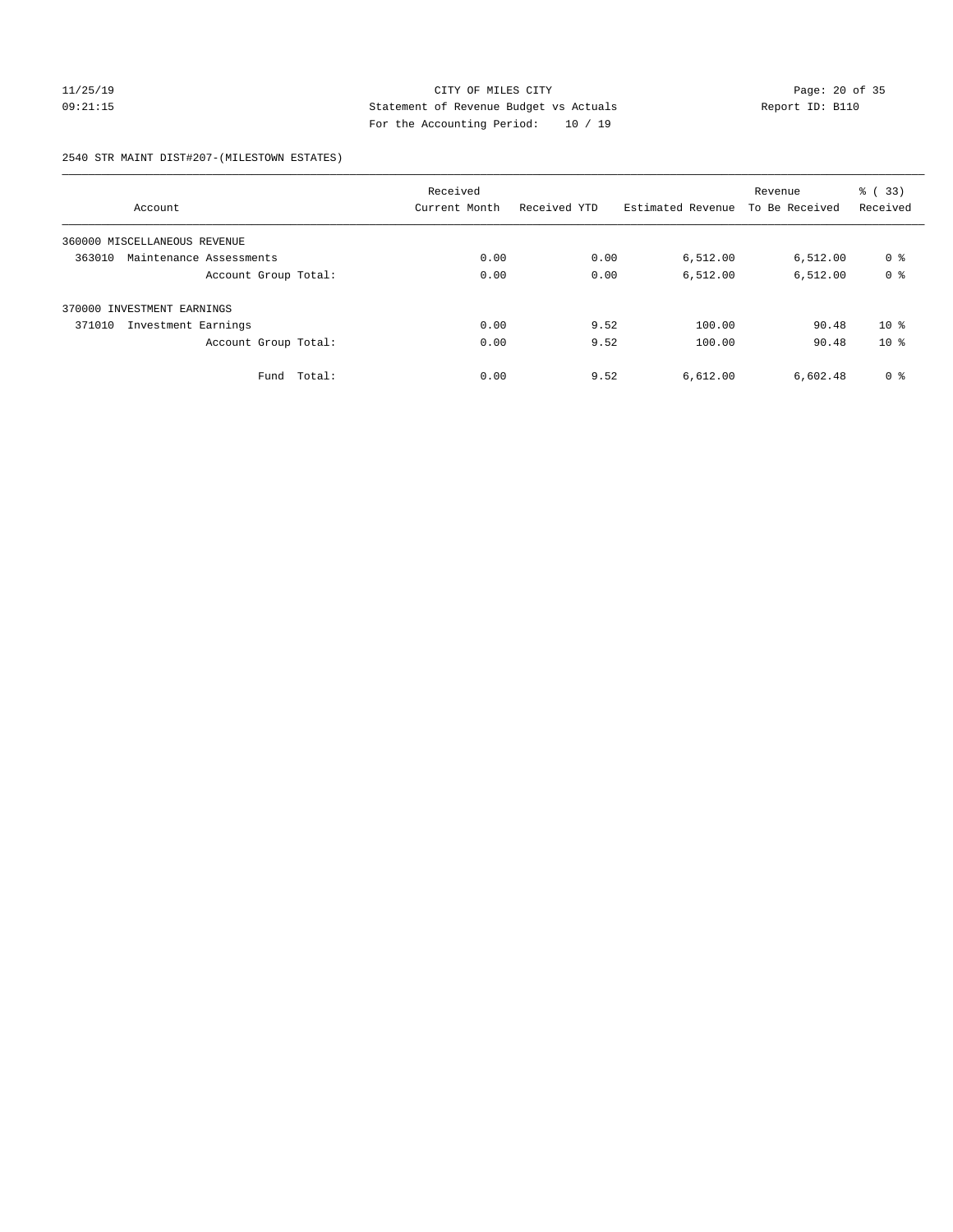# 11/25/19 Page: 21 of 35 09:21:15 Statement of Revenue Budget vs Actuals Report ID: B110 For the Accounting Period: 10 / 19

### 2701 Fire Grants

| Account                              | Received<br>Current Month | Received YTD | Estimated Revenue | Revenue<br>To Be Received | % (33)<br>Received |
|--------------------------------------|---------------------------|--------------|-------------------|---------------------------|--------------------|
|                                      |                           |              |                   |                           |                    |
| INTERGOVERNMENTAL REVENUES<br>330000 |                           |              |                   |                           |                    |
| FEMA -Projects<br>331113             | 0.00                      | 144,334.00   | 723,232.00        | 578,898.00                | $20*$              |
| Account Group Total:                 | 0.00                      | 144,334.00   | 723,232.00        | 578,898.00                | $20*$              |
| 360000 MISCELLANEOUS REVENUE         |                           |              |                   |                           |                    |
| Sale of Junk or Salvage<br>367000    | 0.00                      | 0.00         | 1,000.00          | 1,000.00                  | 0 %                |
| Account Group Total:                 | 0.00                      | 0.00         | 1,000.00          | 1,000.00                  | 0 <sup>8</sup>     |
| Total:<br>Fund                       | 0.00                      | 144,334.00   | 724,232.00        | 579,898.00                | $20*$              |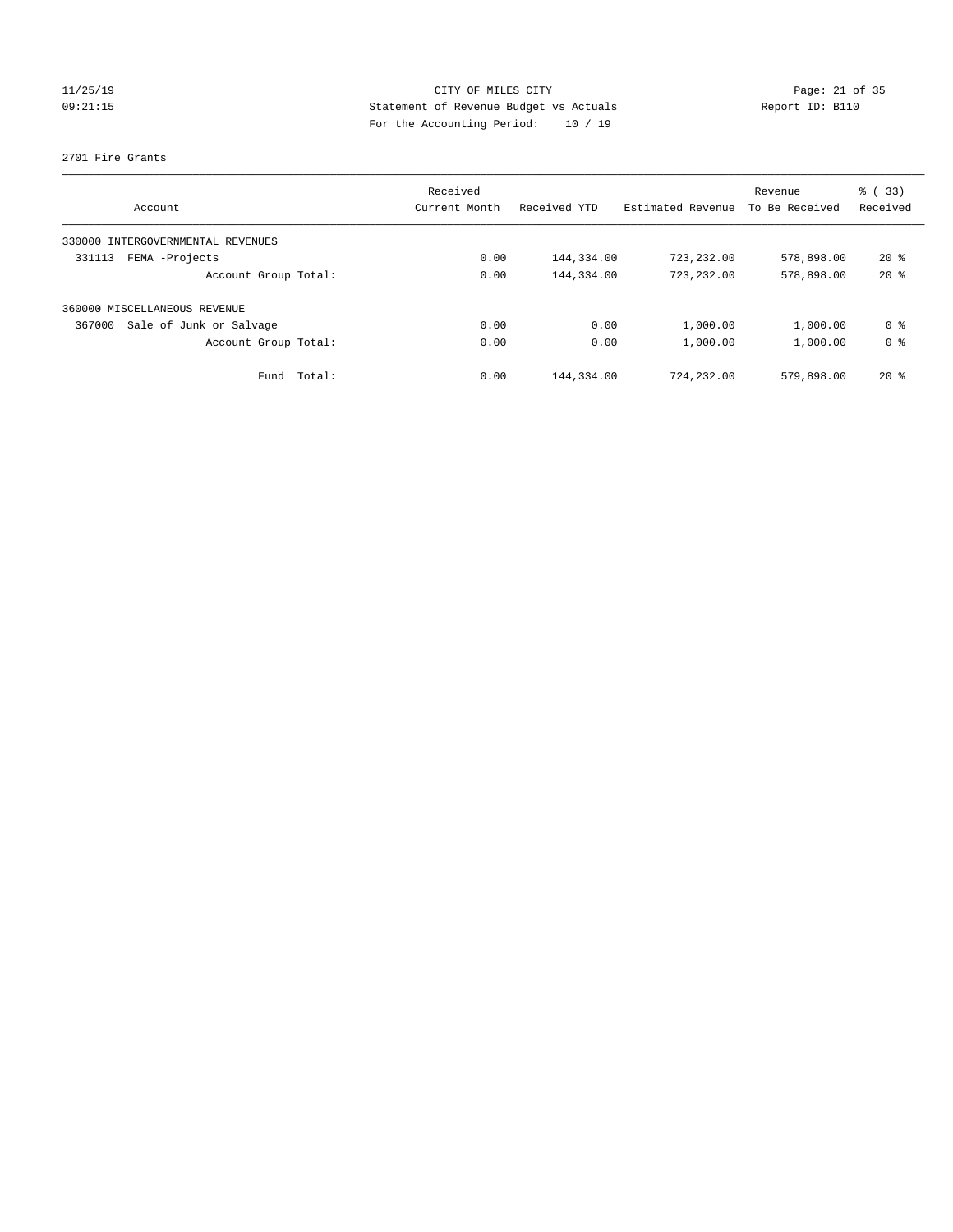### 11/25/19 CITY OF MILES CITY Page: 22 of 35 09:21:15 Statement of Revenue Budget vs Actuals Report ID: B110 For the Accounting Period: 10 / 19

2820 GAS TAX

| Account                              | Received<br>Current Month | Received YTD | Estimated Revenue | Revenue<br>To Be Received | 8 (33)<br>Received |
|--------------------------------------|---------------------------|--------------|-------------------|---------------------------|--------------------|
| 330000 INTERGOVERNMENTAL REVENUES    |                           |              |                   |                           |                    |
| Gasoline Tax Apportionment<br>335040 | 14,376.18                 | 57,504.72    | 172,514.00        | 115,009.28                | $33*$              |
| Account Group Total:                 | 14,376.18                 | 57,504.72    | 172,514.00        | 115,009.28                | $33*$              |
| Fund Total:                          | 14,376.18                 | 57,504.72    | 172,514.00        | 115,009.28                | $33*$              |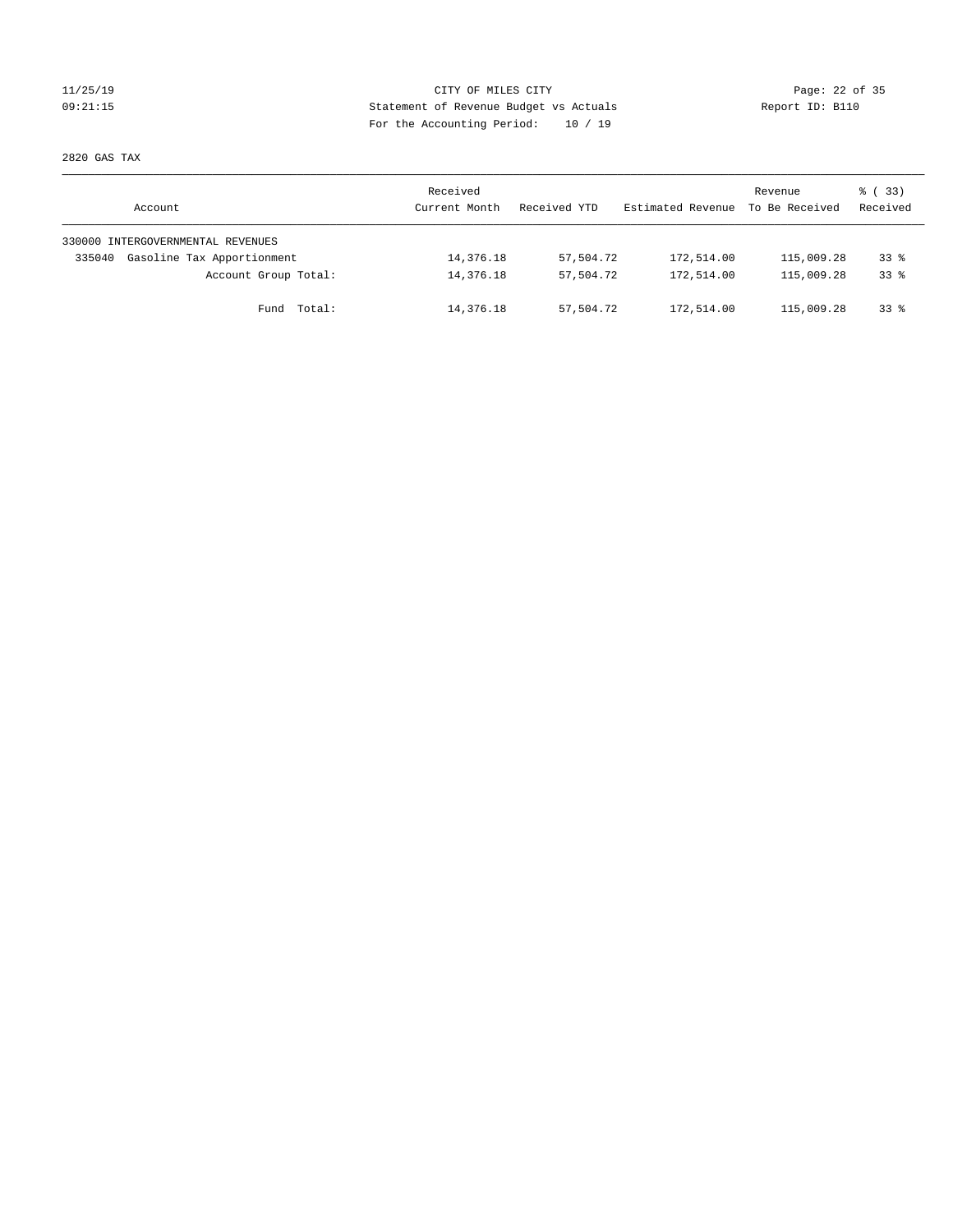# 11/25/19 Page: 23 of 35 09:21:15 Statement of Revenue Budget vs Actuals Report ID: B110 For the Accounting Period: 10 / 19

2821 HB473- Fuel Tax

|                                        | Received      |              |                   | Revenue        | % (33)         |
|----------------------------------------|---------------|--------------|-------------------|----------------|----------------|
| Account                                | Current Month | Received YTD | Estimated Revenue | To Be Received | Received       |
| 330000 INTERGOVERNMENTAL REVENUES      |               |              |                   |                |                |
| 335041<br>HB473                        | 0.00          | 0.00         | 138,752.00        | 138,752.00     | 0 %            |
| Account Group Total:                   | 0.00          | 0.00         | 138,752.00        | 138,752.00     | 0 <sup>8</sup> |
| 380000 OTHER FINANCING SOURCES         |               |              |                   |                |                |
| 383000<br>Interfund Operating Transfer | 0.00          | 0.00         | 6,938.00          | 6,938.00       | 0 <sup>8</sup> |
| Account Group Total:                   | 0.00          | 0.00         | 6,938.00          | 6,938.00       | 0 <sup>8</sup> |
| Total:<br>Fund                         | 0.00          | 0.00         | 145,690.00        | 145,690.00     | 0 <sup>8</sup> |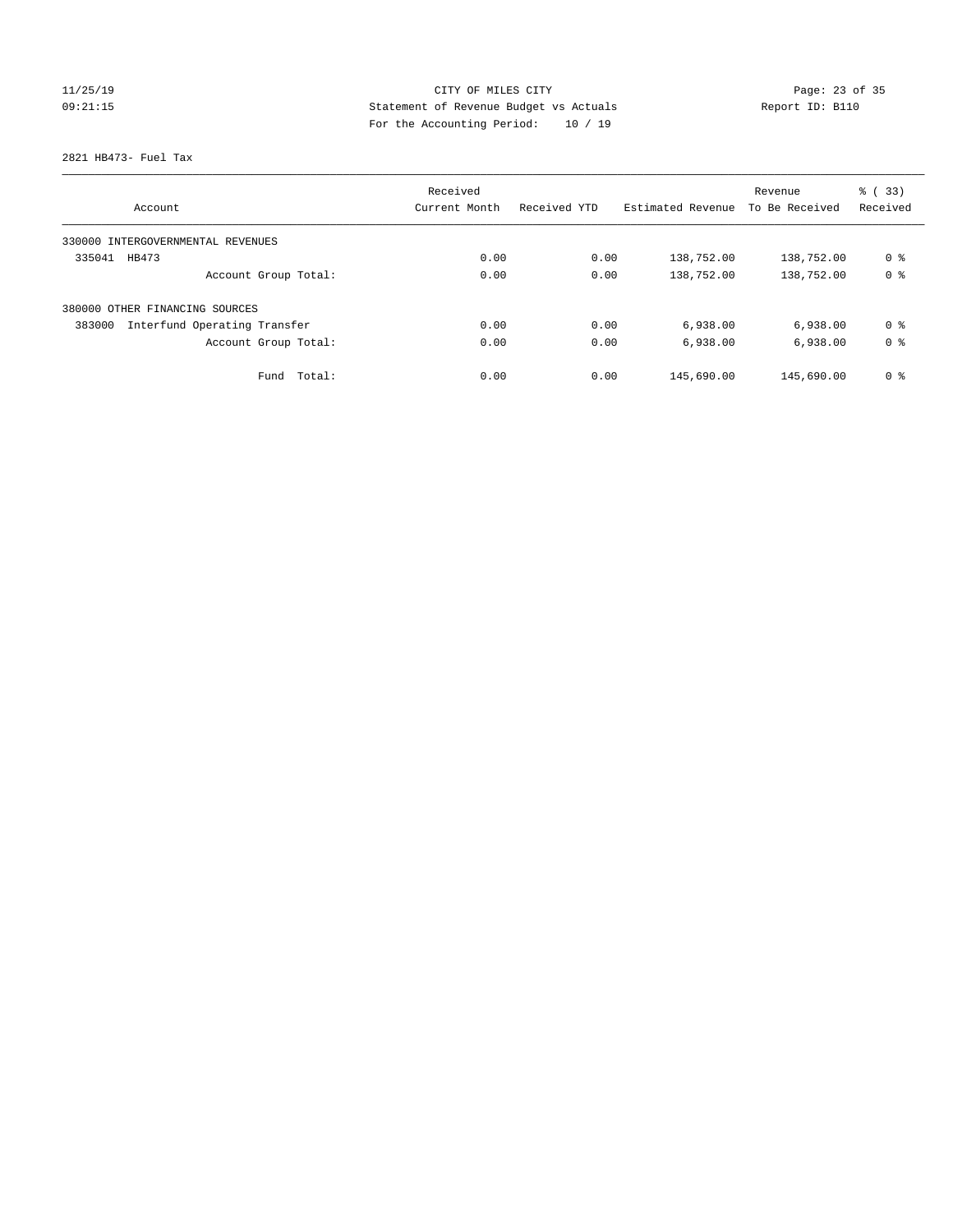# 11/25/19 Page: 24 of 35 09:21:15 Statement of Revenue Budget vs Actuals Report ID: B110 For the Accounting Period: 10 / 19

2850 911 EMERGENCY

|        | Account                           |        | Received<br>Current Month | Received YTD | Estimated Revenue | Revenue<br>To Be Received | % (33)<br>Received |
|--------|-----------------------------------|--------|---------------------------|--------------|-------------------|---------------------------|--------------------|
|        | 330000 INTERGOVERNMENTAL REVENUES |        |                           |              |                   |                           |                    |
| 334014 | 911 State Grant                   |        | 0.00                      | 0.00         | 371,790.00        | 371,790.00                | 0 %                |
| 335080 | Basic 911 Funds                   |        | 0.00                      | 56,798.23    | 138,000.00        | 81,201.77                 | 41 %               |
| 335081 | Enhanced 911 Funds                |        | 0.00                      | 0.00         | 63,000.00         | 63,000.00                 | 0 <sup>8</sup>     |
|        | Account Group Total:              |        | 0.00                      | 56,798.23    | 572,790.00        | 515,991.77                | $10*$              |
|        | 370000 INVESTMENT EARNINGS        |        |                           |              |                   |                           |                    |
| 371010 | Investment Earnings               |        | 0.00                      | 893.55       | 6,800.00          | 5,906.45                  | $13*$              |
|        | Account Group Total:              |        | 0.00                      | 893.55       | 6,800.00          | 5,906.45                  | $13*$              |
|        | Fund                              | Total: | 0.00                      | 57,691.78    | 579,590.00        | 521,898.22                | $10*$              |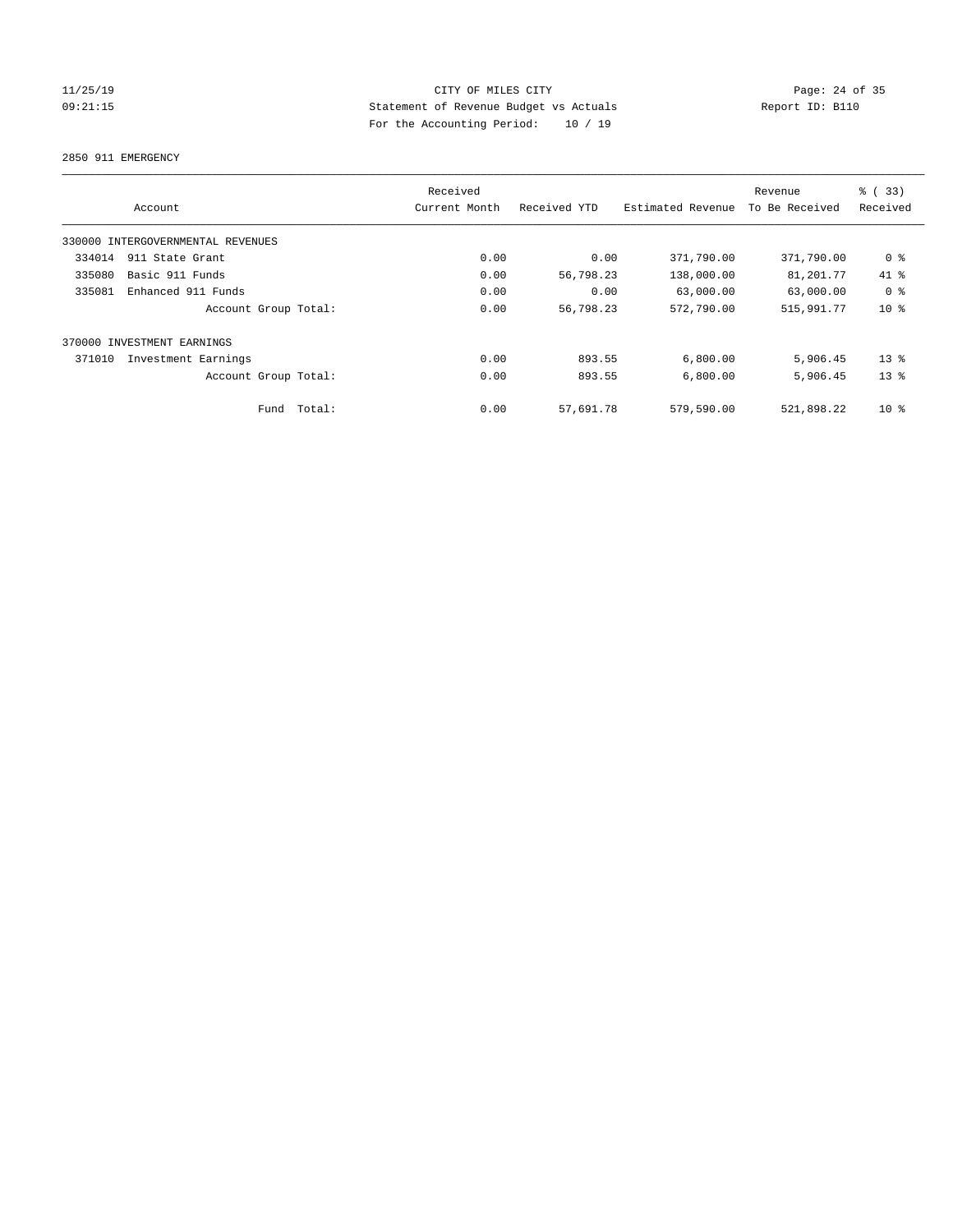# 11/25/19 Page: 25 of 35 09:21:15 Statement of Revenue Budget vs Actuals Report ID: B110 For the Accounting Period: 10 / 19

2880 LIBRARY GRANTS

|        | Account                           | Received<br>Current Month | Received YTD | Estimated Revenue | Revenue<br>To Be Received | $\frac{1}{6}$ (33)<br>Received |
|--------|-----------------------------------|---------------------------|--------------|-------------------|---------------------------|--------------------------------|
|        | 330000 INTERGOVERNMENTAL REVENUES |                           |              |                   |                           |                                |
| 334100 | Library - State Aid               | 5,398.69                  | 5,398.69     | 5,399.00          | 0.31                      | $100*$                         |
| 334101 | HB#193-Interlibrary Loan Reimb    | 0.00                      | 0.00         | 5,000.00          | 5,000.00                  | 0 <sup>8</sup>                 |
| 334104 | Sagebrush Fed Headquarters        | 5,949.98                  | 5,949.98     | 0.00              | $-5.949.98$               | $***$ $ -$                     |
| 334105 | Sagebrush Fed/Coal Sev Tax        | 0.00                      | 0.00         | 4,847,00          | 4,847.00                  | 0 <sup>8</sup>                 |
|        | Account Group Total:              | 11,348.67                 | 11,348.67    | 15,246.00         | 3,897.33                  | 74 %                           |
|        | Fund Total:                       | 11,348.67                 | 11,348.67    | 15,246.00         | 3,897.33                  | 74 %                           |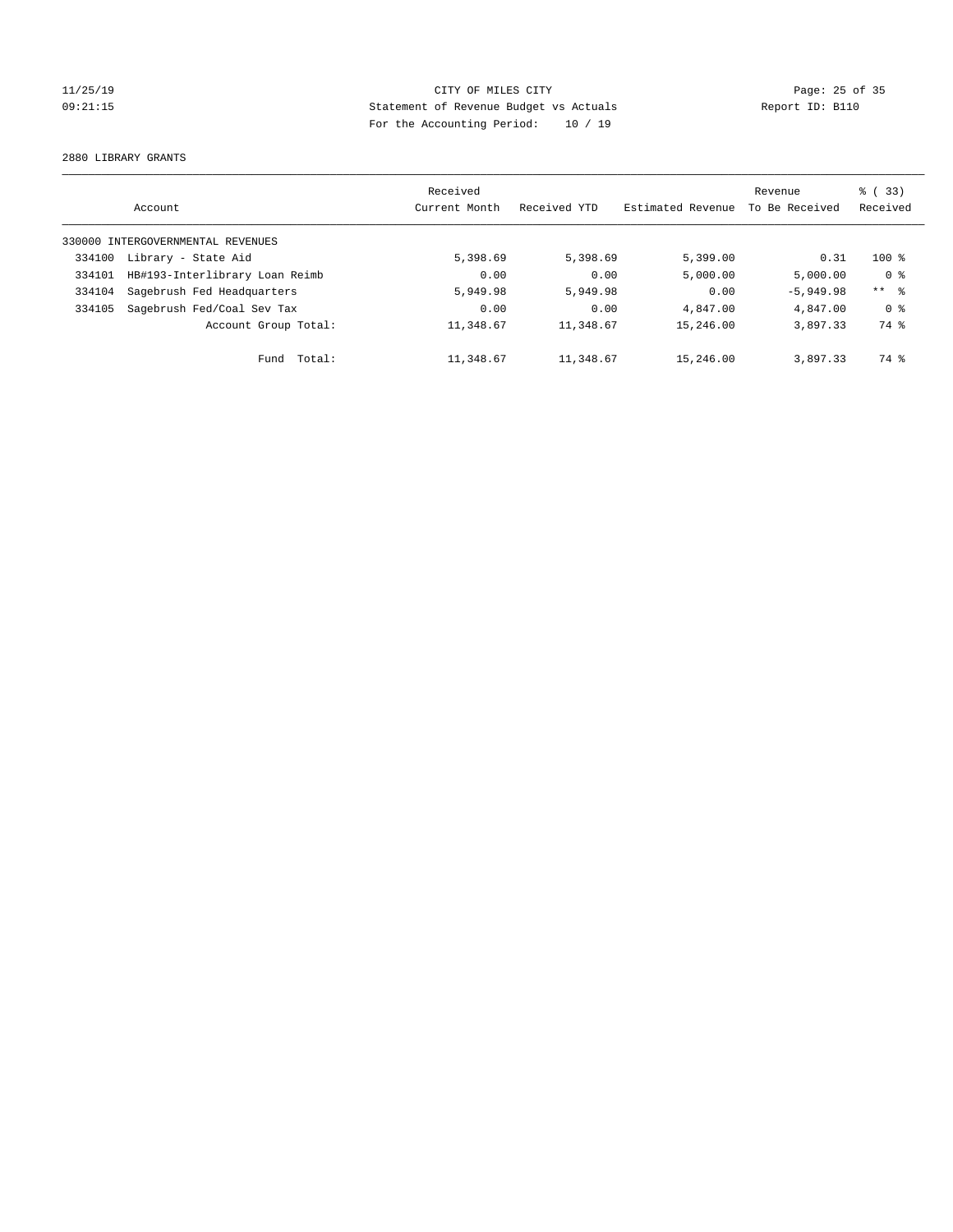# 11/25/19 Page: 26 of 35 09:21:15 Statement of Revenue Budget vs Actuals Report ID: B110 For the Accounting Period: 10 / 19

2935 Historic Preservation

|                                        | Received      |              |                   | Revenue        | % (33)         |
|----------------------------------------|---------------|--------------|-------------------|----------------|----------------|
| Account                                | Current Month | Received YTD | Estimated Revenue | To Be Received | Received       |
| 330000 INTERGOVERNMENTAL REVENUES      |               |              |                   |                |                |
| 334000<br>State Grants                 | 0.00          | 0.00         | 5,500.00          | 5,500.00       | 0 <sup>8</sup> |
| Account Group Total:                   | 0.00          | 0.00         | 5,500.00          | 5,500.00       | 0 <sup>8</sup> |
| 340000 Charges for Services            |               |              |                   |                |                |
| 346080<br>Preservation Service Fees    | 0.00          | 0.00         | 1,200.00          | 1,200.00       | 0 <sup>8</sup> |
| Account Group Total:                   | 0.00          | 0.00         | 1,200.00          | 1,200.00       | 0 <sup>8</sup> |
| 380000 OTHER FINANCING SOURCES         |               |              |                   |                |                |
| Interfund Operating Transfer<br>383000 | 0.00          | 0.00         | 2,200.00          | 2,200.00       | 0 <sup>8</sup> |
| Account Group Total:                   | 0.00          | 0.00         | 2,200.00          | 2,200.00       | 0 <sup>8</sup> |
| Total:<br>Fund                         | 0.00          | 0.00         | 8,900.00          | 8,900.00       | 0 <sup>8</sup> |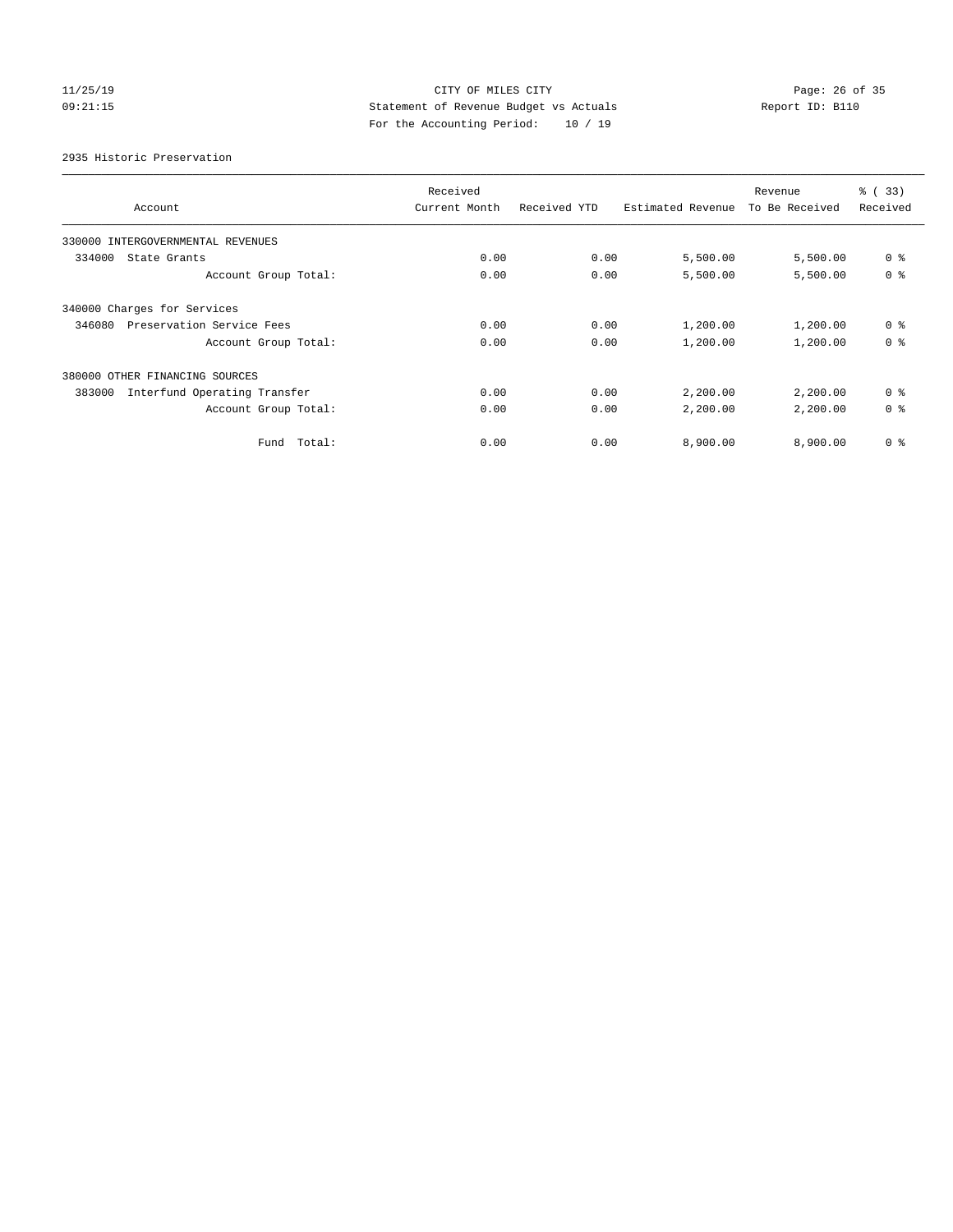### 11/25/19 Page: 27 of 35 09:21:15 Statement of Revenue Budget vs Actuals Report ID: B110 For the Accounting Period: 10 / 19

2985 RETIRED SENIOR VOLUNTEER PROG (RSVP)

|                                   |        | Received      |              |                   | Revenue        | % (33)          |
|-----------------------------------|--------|---------------|--------------|-------------------|----------------|-----------------|
| Account                           |        | Current Month | Received YTD | Estimated Revenue | To Be Received | Received        |
| 330000 INTERGOVERNMENTAL REVENUES |        |               |              |                   |                |                 |
| 331165<br>RSVP FEDERAL GRANTS     |        | 7,835.53      | 20,887.06    | 78,912.00         | 58,024.94      | $26$ %          |
| Account Group Total:              |        | 7,835.53      | 20,887.06    | 78,912.00         | 58,024.94      | 26%             |
| 360000 MISCELLANEOUS REVENUE      |        |               |              |                   |                |                 |
| 362020<br>MISC REVENUE            |        | 4,288.02      | 7,883.80     | 18,600.00         | 10,716.20      | $42$ $%$        |
| Account Group Total:              |        | 4,288.02      | 7,883.80     | 18,600.00         | 10,716.20      | $42$ $%$        |
| 370000 INVESTMENT EARNINGS        |        |               |              |                   |                |                 |
| 371010<br>Investment Earnings     |        | 0.00          | 14.44        | 0.00              | $-14.44$       | $***$ $ -$      |
| Account Group Total:              |        | 0.00          | 14.44        | 0.00              | $-14.44$       | $***$ $\approx$ |
| Fund                              | Total: | 12, 123.55    | 28,785.30    | 97,512.00         | 68,726.70      | $30*$           |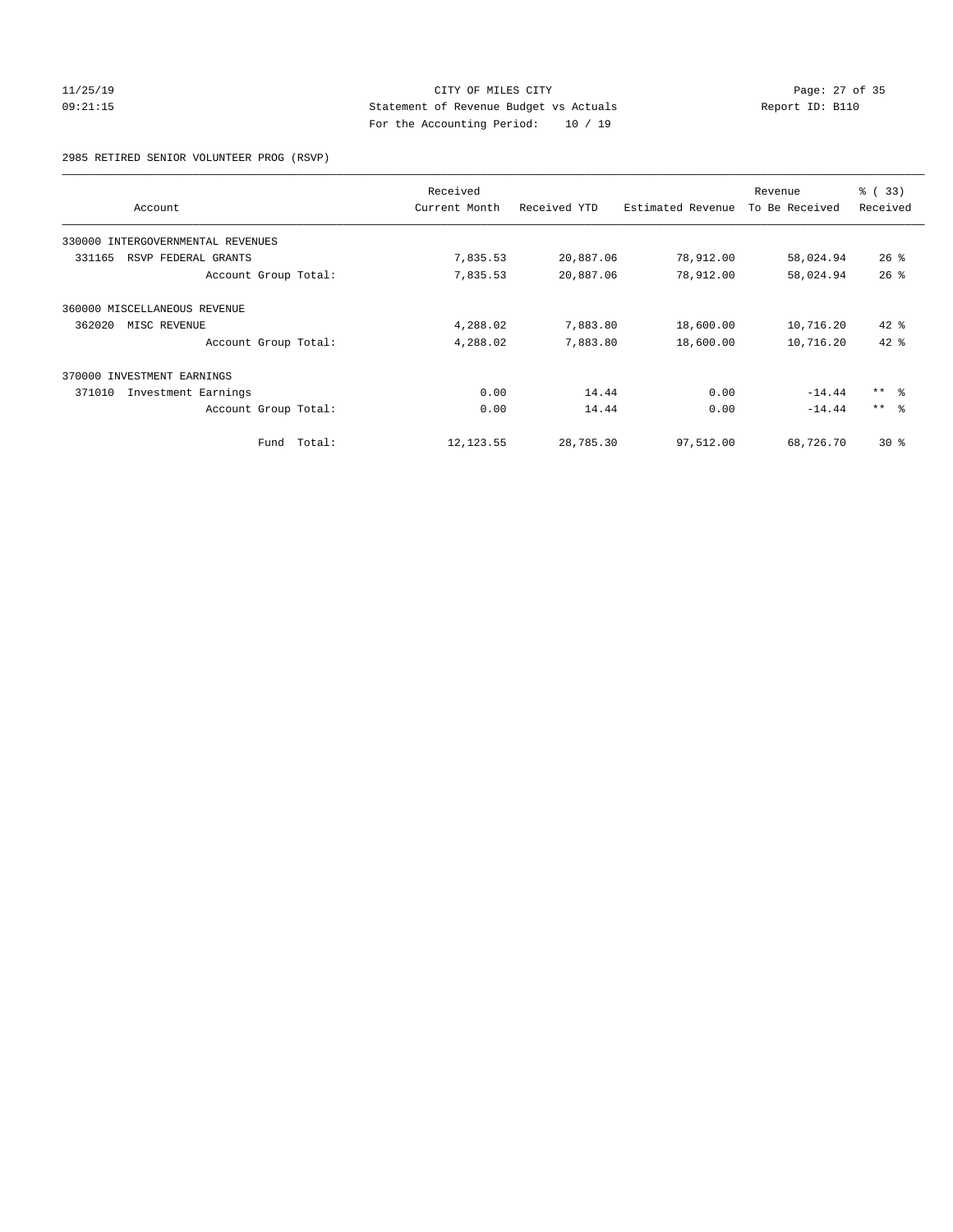# 11/25/19 Page: 28 of 35 09:21:15 Statement of Revenue Budget vs Actuals Report ID: B110 For the Accounting Period: 10 / 19

3670 SID 211

| Account                                           | Received<br>Current Month | Received YTD | Estimated Revenue | Revenue<br>To Be Received | 8 (33)<br>Received |
|---------------------------------------------------|---------------------------|--------------|-------------------|---------------------------|--------------------|
| 360000 MISCELLANEOUS REVENUE                      |                           |              |                   |                           |                    |
| Bond Principal and Interest Assessments<br>363020 | 0.00                      | 0.00         | 5,347.00          | 5,347.00                  | 0 %                |
| Account Group Total:                              | 0.00                      | 0.00         | 5,347.00          | 5,347.00                  | 0 %                |
| Total:<br>Fund                                    | 0.00                      | 0.00         | 5,347.00          | 5,347.00                  | 0 %                |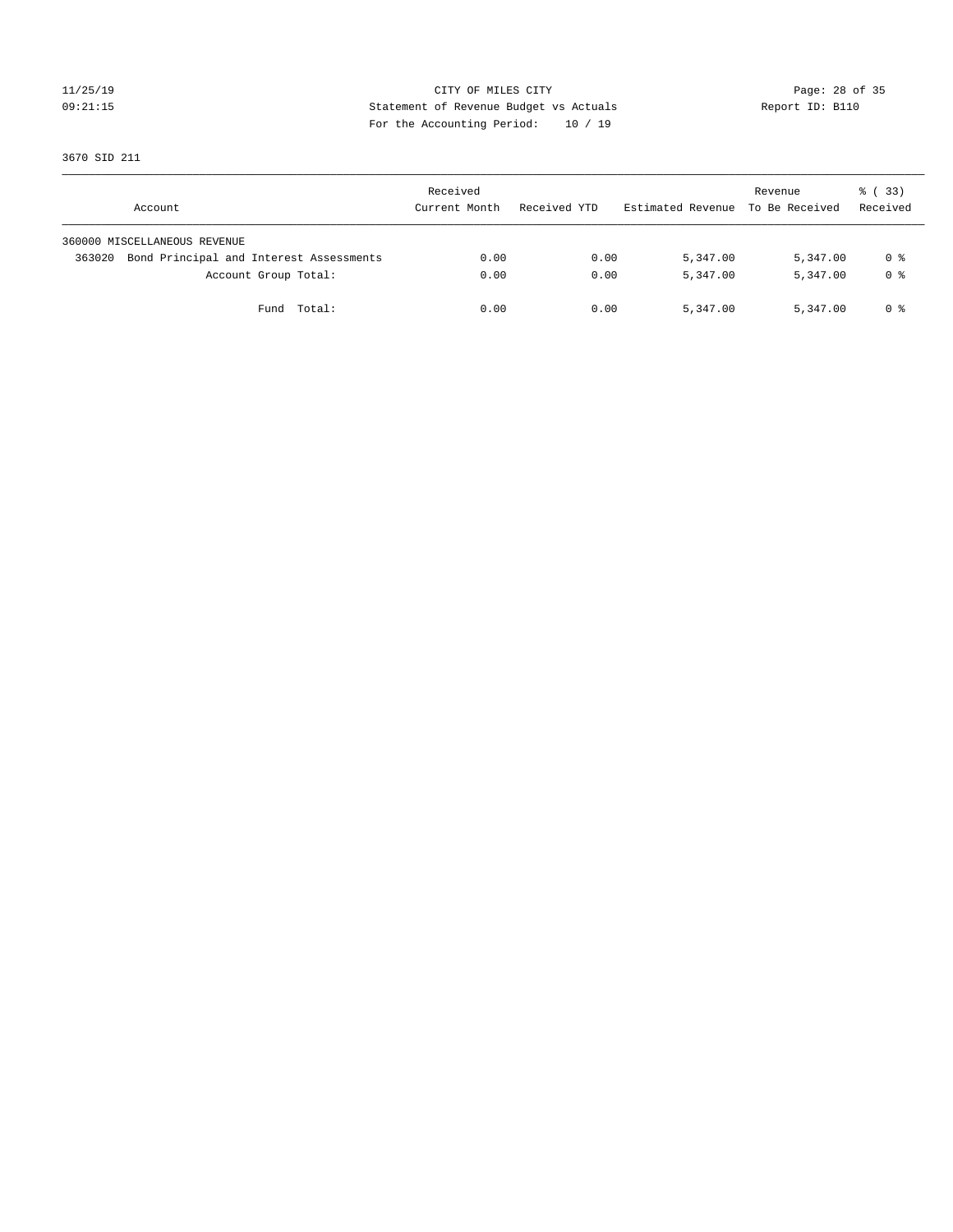### 11/25/19 CITY OF MILES CITY Page: 29 of 35 09:21:15 Statement of Revenue Budget vs Actuals Report ID: B110 For the Accounting Period: 10 / 19

4000 General Fund Capitol Improvement Fund

| Account                       | Received<br>Current Month | Received YTD | Estimated Revenue | Revenue<br>To Be Received | 8 (33)<br>Received |
|-------------------------------|---------------------------|--------------|-------------------|---------------------------|--------------------|
| 370000 INVESTMENT EARNINGS    |                           |              |                   |                           |                    |
| Investment Earnings<br>371010 | 0.00                      | 198.16       | 1,400.00          | 1,201.84                  | $14*$              |
| Account Group Total:          | 0.00                      | 198.16       | 1,400.00          | 1,201.84                  | $14*$              |
| Fund Total:                   | 0.00                      | 198.16       | 1,400.00          | 1,201.84                  | $14*$              |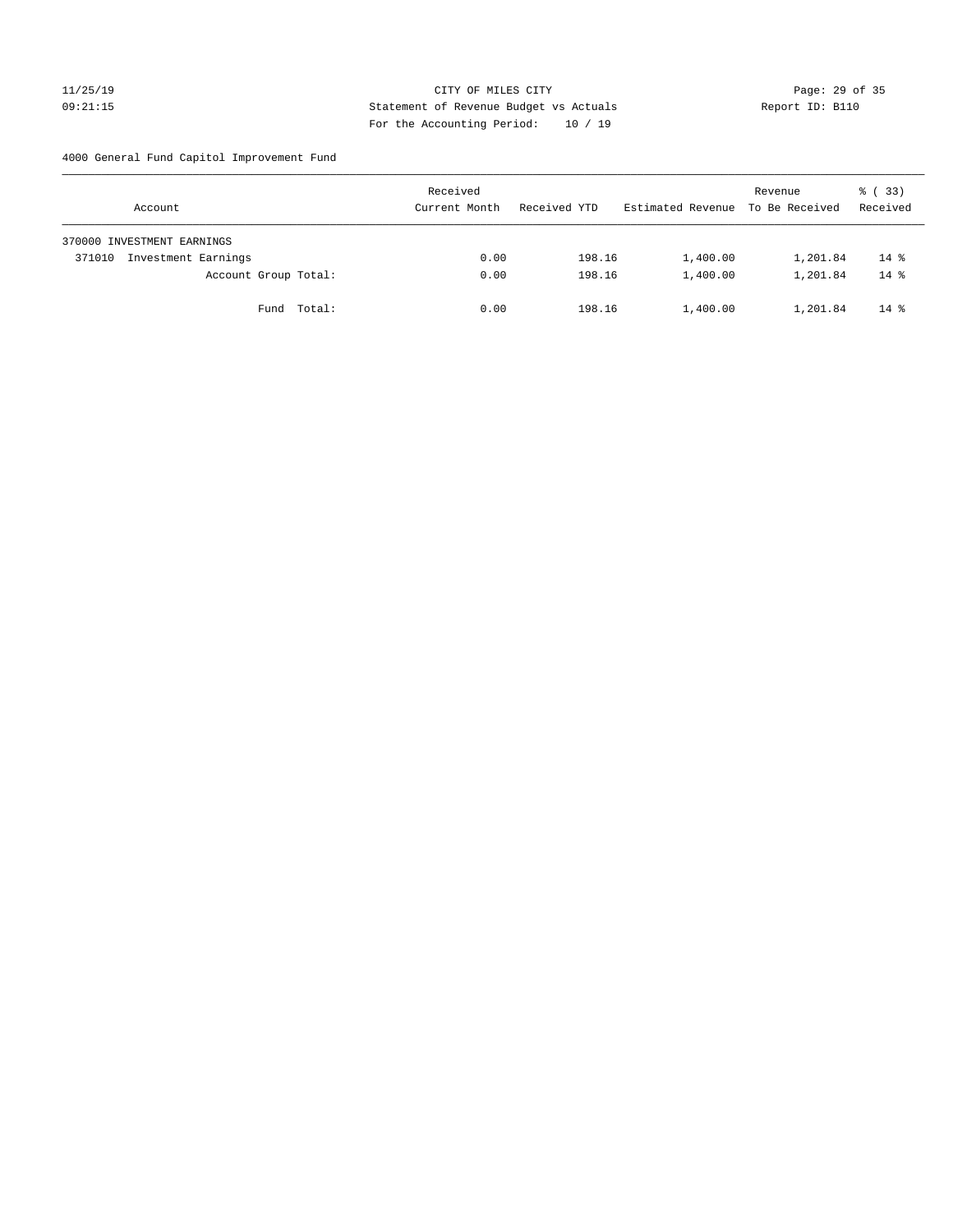### 11/25/19 CITY OF MILES CITY Page: 30 of 35 09:21:15 Statement of Revenue Budget vs Actuals Report ID: B110 For the Accounting Period: 10 / 19

4060 CAPITAL IMPROV-PUBLIC WORKS

|        |                                    | Received      |              |                   | Revenue        | % (33)          |
|--------|------------------------------------|---------------|--------------|-------------------|----------------|-----------------|
|        | Account                            | Current Month | Received YTD | Estimated Revenue | To Be Received | Received        |
|        | 320000 LICENSES AND PERMITS        |               |              |                   |                |                 |
| 323040 | Other Miscellaneous Permits        | 350.00        | 2,350.00     | 4,200.00          | 1,850.00       | 56 <sup>8</sup> |
|        | Account Group Total:               | 350.00        | 2,350.00     | 4,200.00          | 1,850.00       | 56%             |
|        | 340000 Charges for Services        |               |              |                   |                |                 |
| 343014 | Street Cleaning                    | 0.00          | 0.00         | 10,800.00         | 10,800.00      | 0 <sup>8</sup>  |
| 343016 | Prkg Vio/Off Str-Impnd Fees        | 0.00          | 0.00         | 500.00            | 500.00         | 0 <sup>8</sup>  |
| 343018 | Sale of Street & Roadway Materials | 0.00          | 0.00         | 1,000.00          | 1,000.00       | 0 <sup>8</sup>  |
|        | Account Group Total:               | 0.00          | 0.00         | 12,300.00         | 12,300.00      | 0 <sup>8</sup>  |
|        | 370000 INVESTMENT EARNINGS         |               |              |                   |                |                 |
| 371010 | Investment Earnings                | 0.00          | 1,371.97     | 2,500.00          | 1,128.03       | 55 <sup>8</sup> |
|        | Account Group Total:               | 0.00          | 1,371.97     | 2,500.00          | 1,128.03       | 55 <sup>8</sup> |
|        | Total:<br>Fund                     | 350.00        | 3,721.97     | 19,000.00         | 15,278.03      | $20*$           |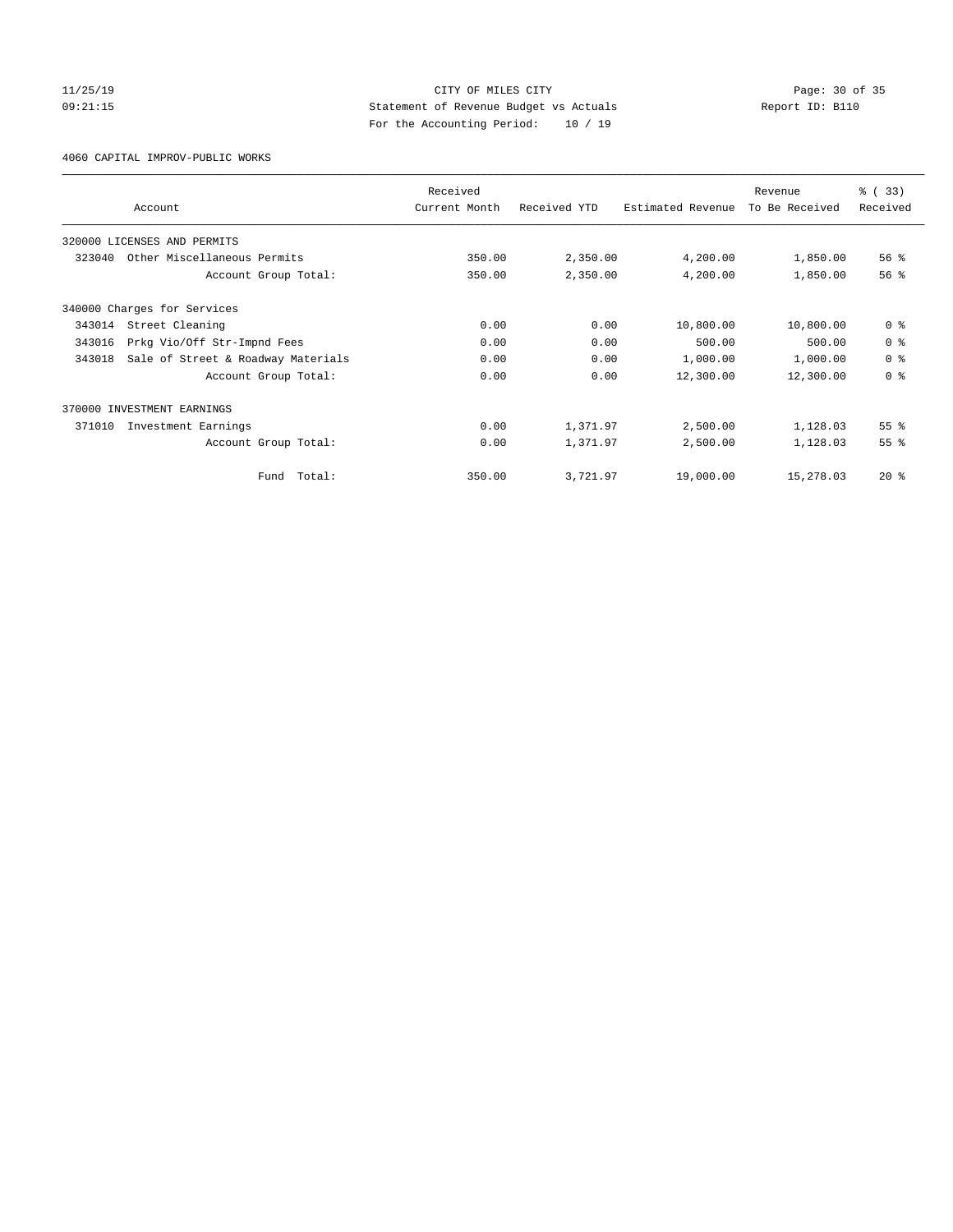# 11/25/19 Page: 31 of 35 09:21:15 Statement of Revenue Budget vs Actuals Report ID: B110 For the Accounting Period: 10 / 19

### 5210 WATER UTILITY

|        |                                | Received      |              |                   | Revenue        | % (33)   |
|--------|--------------------------------|---------------|--------------|-------------------|----------------|----------|
|        | Account                        | Current Month | Received YTD | Estimated Revenue | To Be Received | Received |
|        | 340000 Charges for Services    |               |              |                   |                |          |
| 343021 | Metered Water Sales            | 149,103.05    | 804, 351. 21 | 1,989,000.00      | 1,184,648.79   | $40*$    |
| 343022 | Unmetered Water Sales/Chrgoffs | 0.00          | 294.33       | 500.00            | 205.67         | 59 %     |
| 343023 | Bulk Water Sales               | 2,410.45      | 5,850.88     | 10,000.00         | 4,149.12       | 59 %     |
| 343025 | Hookup Fee                     | 1,235.00      | 1,340.00     | 2,500.00          | 1,160.00       | 54 %     |
| 343026 | Water Install/Tap Chrgs/Labor  | 75.00         | 523.00       | 7,000.00          | 6,477.00       | 7 %      |
| 343027 | Chg for Wtr Dept. Serv         | 5,808.49      | 19,925.94    | 15,000.00         | $-4,925.94$    | 133 %    |
| 343029 | Curb Stop Replacement Fee      | 3,621.00      | 14,528.00    | 43,000.00         | 28,472.00      | $34$ $%$ |
|        | Account Group Total:           | 162,252.99    | 846, 813.36  | 2,067,000.00      | 1,220,186.64   | 41 %     |
| 370000 | INVESTMENT EARNINGS            |               |              |                   |                |          |
| 371010 | Investment Earnings            | 0.00          | 13,097.97    | 45,000.00         | 31,902.03      | $29$ $%$ |
|        | Account Group Total:           | 0.00          | 13,097.97    | 45,000.00         | 31,902.03      | 29%      |
|        | Total:<br>Fund                 | 162,252.99    | 859, 911.33  | 2,112,000.00      | 1,252,088.67   | 41 %     |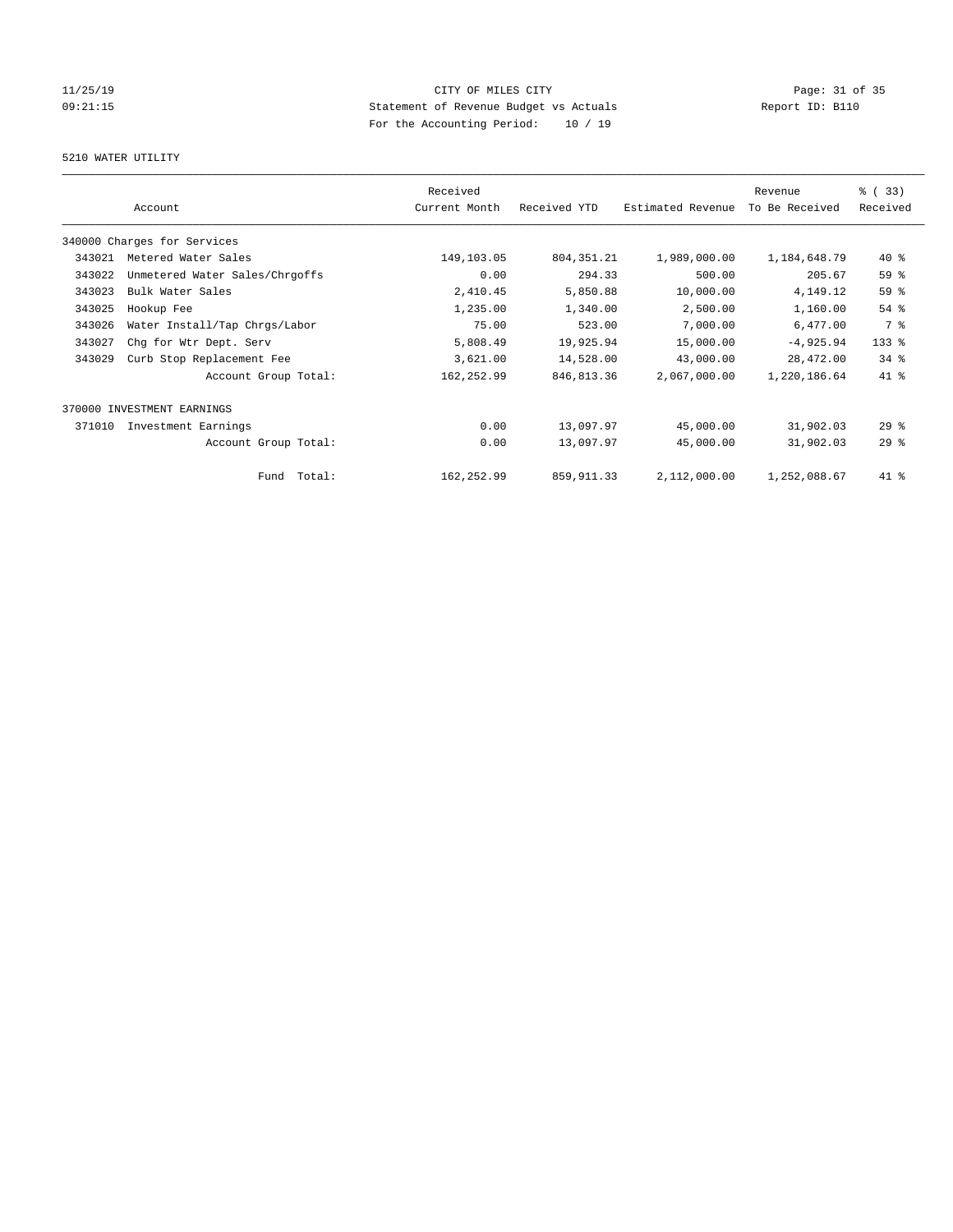# 11/25/19 Page: 32 of 35 09:21:15 Statement of Revenue Budget vs Actuals Report ID: B110 For the Accounting Period: 10 / 19

### 5310 SEWER UTILITY

|        |                                     | Received      |              |                   | Revenue        | % (33)          |
|--------|-------------------------------------|---------------|--------------|-------------------|----------------|-----------------|
|        | Account                             | Current Month | Received YTD | Estimated Revenue | To Be Received | Received        |
|        | 340000 Charges for Services         |               |              |                   |                |                 |
| 341075 | Serv/Cnty-Interlocal Agmt           | 382.50        | 382.50       | 1,530.00          | 1,147.50       | 25%             |
| 343031 | Sewer Service Charges               | 164,747.34    | 664,652.29   | 2,040,000.00      | 1,375,347.71   | 33 <sup>8</sup> |
| 343032 | Sewer Installation Charges/Chrgoffs | 0.00          | 294.33       | 1,500.00          | 1,205.67       | $20*$           |
| 343033 | Hookup Fee                          | 480.00        | 480.00       | 1,000.00          | 520.00         | 48 %            |
| 343034 | Treatment Facilities Fees           | 135.00        | 470.00       | 2,000.00          | 1,530.00       | $24$ $%$        |
| 343036 | Miscellaneous Sewer Revenue (Labor) | 4,245.00      | 4,659.36     | 4,000.00          | $-659.36$      | $116*$          |
| 343037 | Baker Road Etc.                     | 1,143.70      | 4,748.00     | 12,000.00         | 7,252.00       | $40*$           |
|        | Account Group Total:                | 171, 133.54   | 675,686.48   | 2,062,030.00      | 1,386,343.52   | 33 <sup>8</sup> |
|        | 360000 MISCELLANEOUS REVENUE        |               |              |                   |                |                 |
|        | 361010 Land Rental                  | 0.00          | 2,873.90     | 0.00              | $-2,873.90$    | $***$ $=$       |
|        | Account Group Total:                | 0.00          | 2,873.90     | 0.00              | $-2,873.90$    | $***$ $ -$      |
|        | 370000 INVESTMENT EARNINGS          |               |              |                   |                |                 |
| 371010 | Investment Earnings                 | 0.00          | 7,564.01     | 35,000.00         | 27, 435.99     | $22$ $%$        |
|        | Account Group Total:                | 0.00          | 7,564.01     | 35,000.00         | 27, 435.99     | $22$ $%$        |
|        | 380000 OTHER FINANCING SOURCES      |               |              |                   |                |                 |
| 381070 | Proceeds/Loans/Intercap 016-2015    | 0.00          | 0.00         | 489,355.00        | 489,355.00     | 0 <sup>8</sup>  |
|        | Account Group Total:                | 0.00          | 0.00         | 489, 355.00       | 489,355.00     | 0 <sup>8</sup>  |
|        | Fund Total:                         | 171, 133.54   | 686,124.39   | 2,586,385.00      | 1,900,260.61   | $27$ $%$        |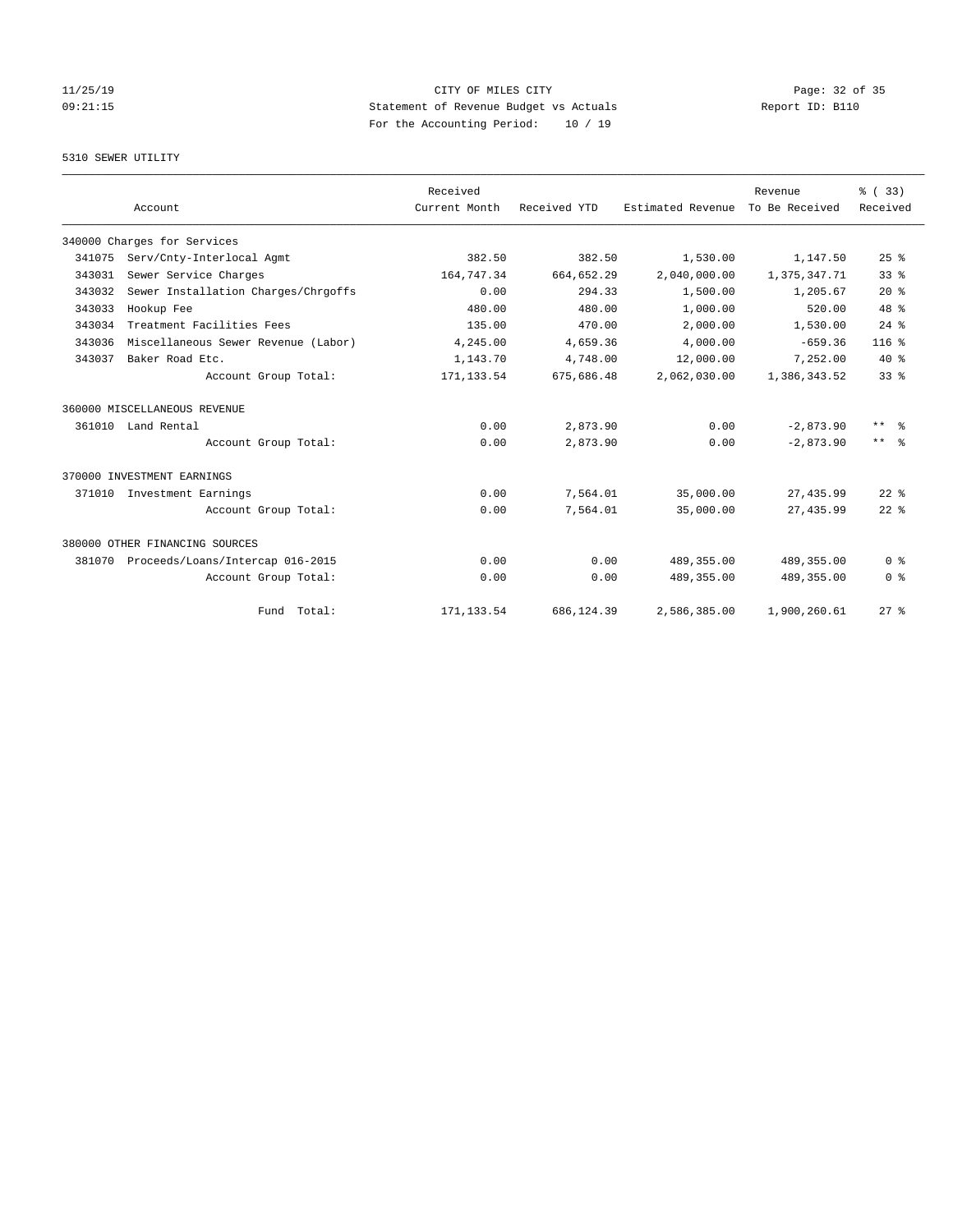# 11/25/19 Page: 33 of 35 09:21:15 Statement of Revenue Budget vs Actuals Report ID: B110 For the Accounting Period: 10 / 19

5510 AMBULANCE FUND

|              |                                        | Received      |              |                   | Revenue        | % (33)          |
|--------------|----------------------------------------|---------------|--------------|-------------------|----------------|-----------------|
|              | Account                                | Current Month | Received YTD | Estimated Revenue | To Be Received | Received        |
| 310000 TAXES |                                        |               |              |                   |                |                 |
| 311010       | Real Property Taxes                    | 253.82        | 340.22       | 9,284.00          | 8,943.78       | 4%              |
| 311020       | Personal Property Taxes                | 0.93          | 11.43        | 231.00            | 219.57         | 5 <sup>8</sup>  |
| 312000       | Penalty & Interest on Delinquent Taxes | 0.44          | 6.55         | 25.00             | 18.45          | 26%             |
|              | Account Group Total:                   | 255.19        | 358.20       | 9,540.00          | 9,181.80       | 4%              |
|              | 330000 INTERGOVERNMENTAL REVENUES      |               |              |                   |                |                 |
| 331040       | Medicaid Supplemental Program-State    | 18,994.86     | 18,994.86    | 12,500.00         | $-6, 494.86$   | 152 %           |
| 334000       | State Grants                           | 0.00          | 0.00         | 50,000.00         | 50,000.00      | 0 <sup>8</sup>  |
|              | Account Group Total:                   | 18,994.86     | 18,994.86    | 62,500.00         | 43,505.14      | $30*$           |
|              | 340000 Charges for Services            |               |              |                   |                |                 |
| 341075       | Serv/Cnty-Interlocal Agmt              | 16,640.00     | 16,640.00    | 45,000.00         | 28,360.00      | 37%             |
| 342026       | Ambulance Charges                      | 129,606.55    | 462,110.85   | 914,133.00        | 452,022.15     | $51$ %          |
| 342027       | Ambulance Standby                      | 0.00          | 840.00       | 7,000.00          | 6,160.00       | $12*$           |
|              | Account Group Total:                   | 146,246.55    | 479,590.85   | 966,133.00        | 486,542.15     | $50*$           |
|              | 360000 MISCELLANEOUS REVENUE           |               |              |                   |                |                 |
| 366010       | Misc- From Charge off Accts            | 155.91        | 6.297.15     | 5,500.00          | $-797.15$      | $114*$          |
| 367000       | Sale of Junk or Salvage                | 0.00          | 0.00         | 1,000.00          | 1,000.00       | 0 <sup>8</sup>  |
|              | Account Group Total:                   | 155.91        | 6,297.15     | 6,500.00          | 202.85         | 97 <sup>8</sup> |
|              | Fund Total:                            | 165,652.51    | 505,241.06   | 1,044,673.00      | 539, 431.94    | 48 %            |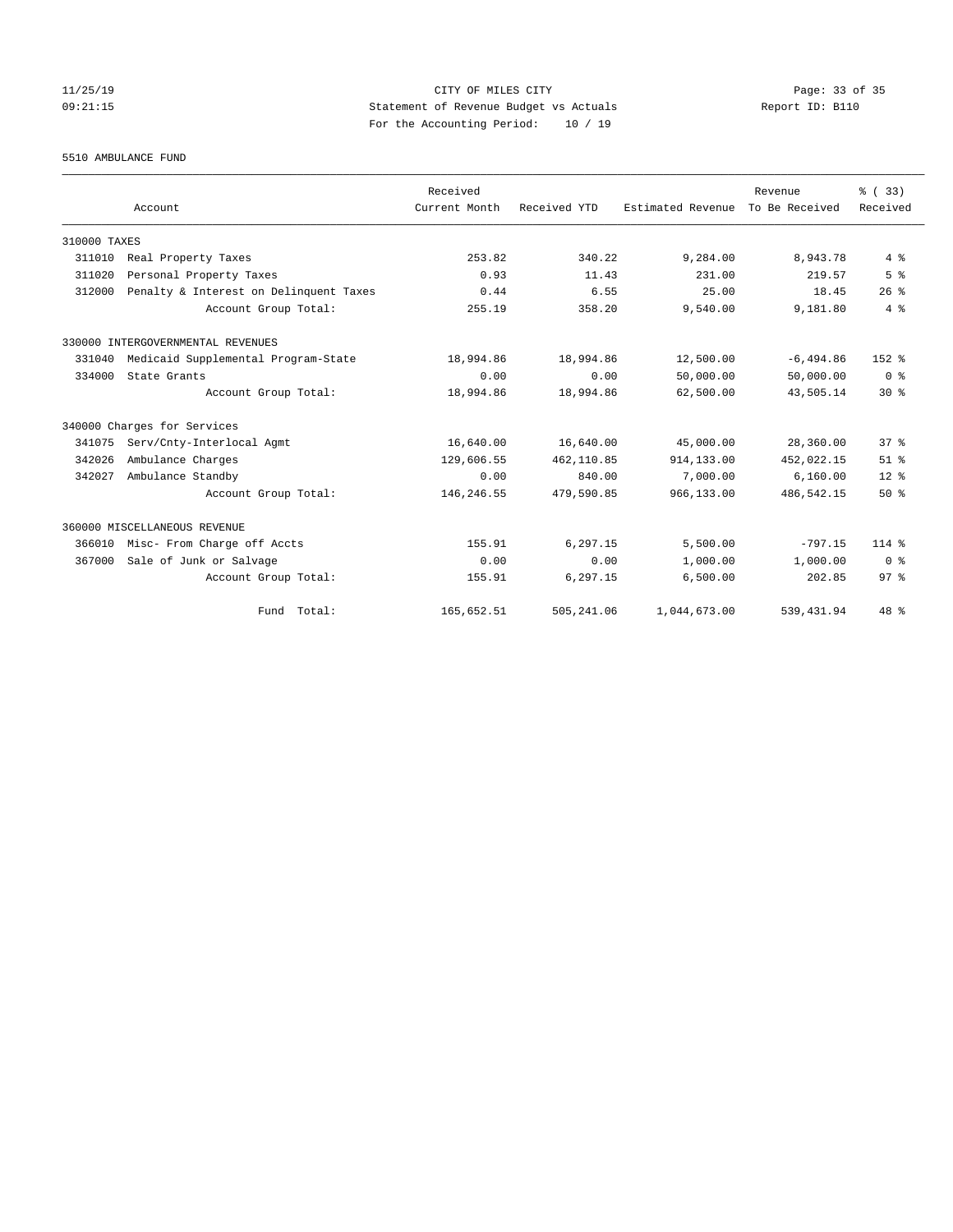# 11/25/19 Page: 34 of 35 09:21:15 Statement of Revenue Budget vs Actuals Report ID: B110 For the Accounting Period: 10 / 19

5610 AIRPORT OPERATING

|              |                                         | Received      |              |                                  | Revenue      | % (33)          |
|--------------|-----------------------------------------|---------------|--------------|----------------------------------|--------------|-----------------|
|              | Account                                 | Current Month | Received YTD | Estimated Revenue To Be Received |              | Received        |
| 310000 TAXES |                                         |               |              |                                  |              |                 |
| 311010       | Real Property Taxes                     | 380.77        | 510.39       | 13,926.00                        | 13,415.61    | $4\degree$      |
| 311020       | Personal Property Taxes                 | 1.40          | 17.17        | 347.00                           | 329.83       | 5 <sup>8</sup>  |
| 312000       | Penalty & Interest on Delinquent Taxes  | 0.64          | 9.82         | 40.00                            | 30.18        | 25%             |
|              | Account Group Total:                    | 382.81        | 537.38       | 14,313.00                        | 13,775.62    | 4%              |
|              | 330000 INTERGOVERNMENTAL REVENUES       |               |              |                                  |              |                 |
|              | 331126 AIP 019-2021                     | 0.00          | 0.00         | 1.00                             | 1.00         | 0 <sup>8</sup>  |
| 331127       | FAA AIP 017-2018                        | 0.00          | 0.00         | 386,962.00                       | 386,962.00   | 0 <sup>8</sup>  |
| 334060       | Coal Impact Grant-016-2015              | 0.00          | 8,500.00     | 48,900.00                        | 40,400.00    | $17*$           |
|              | Account Group Total:                    | 0.00          | 8,500.00     | 435,863.00                       | 427, 363.00  | 2 <sup>8</sup>  |
|              | 340000 Charges for Services             |               |              |                                  |              |                 |
| 341075       | Serv/Cnty-Interlocal Agmt               | 0.00          | 0.00         | 30,000.00                        | 30,000.00    | 0 <sup>8</sup>  |
| 343018       | Sale of Street & Roadway Materials      | 1,560.00      | 2,287.80     | 1,000.00                         | $-1, 287.80$ | $229$ $%$       |
| 343061       | Landing Fees                            | 189.00        | 777.00       | 2,000.00                         | 1,223.00     | 39 <sup>8</sup> |
| 343062       | Aviation Fuel                           | 19, 111.96    | 176,167.09   | 300,000.00                       | 123,832.91   | 59 <sup>8</sup> |
| 343064       | Hangar Rent                             | 4,952.61      | 23,849.28    | 58,000.00                        | 34,150.72    | $41*$           |
| 343065       | Building Rentals                        | 1,200.50      | 4,776.00     | 14,000.00                        | 9,224.00     | $34$ $%$        |
| 343067       | Other - Miscellaneous                   | 36.00         | 234.00       | 500.00                           | 266.00       | 47 %            |
| 343069       | Ag Contract                             | 0.00          | 10,500.00    | 10,500.00                        | 0.00         | $100*$          |
|              | Account Group Total:                    | 27,050.07     | 218,591.17   | 416,000.00                       | 197,408.83   | 53%             |
|              | 360000 MISCELLANEOUS REVENUE            |               |              |                                  |              |                 |
| 361010       | Land Rental                             | 1,223.80      | 5,145.20     | 25,000.00                        | 19,854.80    | $21*$           |
| 362020       | MISC REVENUE                            | 16.00         | 64.02        | 300.00                           | 235.98       | $21*$           |
|              | Account Group Total:                    | 1,239.80      | 5,209.22     | 25,300.00                        | 20,090.78    | $21$ %          |
|              | 370000 INVESTMENT EARNINGS              |               |              |                                  |              |                 |
|              | 371010 Investment Earnings              | 0.00          | 315.76       | 2,500.00                         | 2,184.24     | $13*$           |
|              | Account Group Total:                    | 0.00          | 315.76       | 2,500.00                         | 2,184.24     | $13*$           |
|              | 380000 OTHER FINANCING SOURCES          |               |              |                                  |              |                 |
|              | 381070 Proceeds/Loans/Intercap 016-2015 | 0.00          | 0.00         | 264,000.00                       | 264,000.00   | 0 <sup>8</sup>  |
|              | Account Group Total:                    | 0.00          | 0.00         | 264,000.00                       | 264,000.00   | 0 <sup>8</sup>  |
|              | Fund Total:                             | 28,672.68     | 233, 153.53  | 1,157,976.00                     | 924,822.47   | $20*$           |